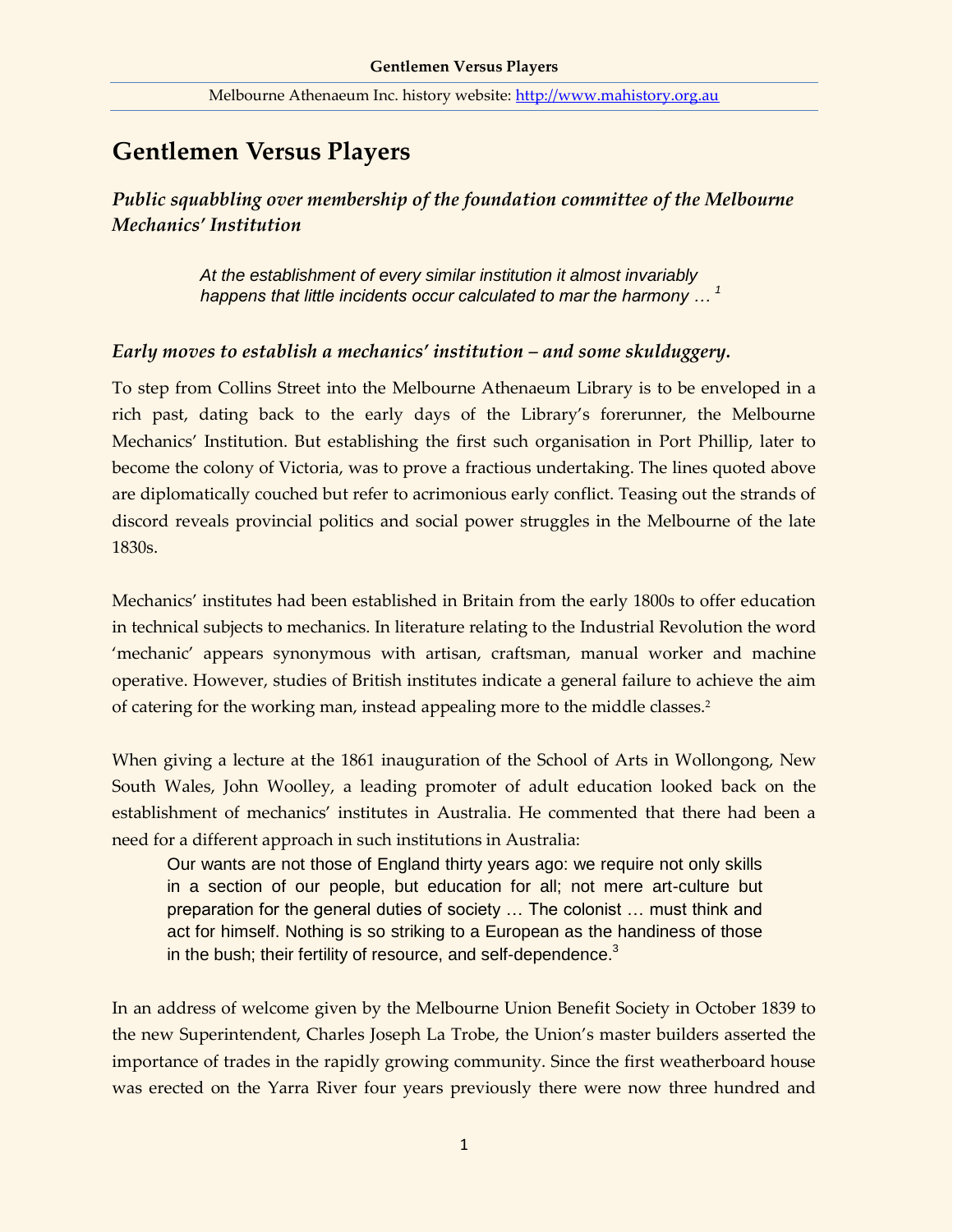#### **Gentlemen Versus Players**

#### Melbourne Athenaeum Inc. history website: [http://www.mahistory.org.au](http://www.mahistory.org.au/)

eighty-five houses, five churches, and various manufacturers and trades 'whose labours it may be confidently asserted have accomplished more for this little place than any other class of its mingled community'.<sup>4</sup> Skilled labour in the settlement was scarce. Whilst as yet there was little manufacturing requiring machine operatives, there was increasing activity on the building scene. George Arden in an editorial in the *Port Phillip Gazette* that year laments the lack of good tradesmen: 'Artisans, of whatever denomination, in this part of the world, must be either thoroughly idle, or irreclaimable drunkards not to prosper.'<sup>5</sup>

It was reported in an editorial in the *Port Phillip Gazette* of 28 September 1839 that 'the Mechanics of Melbourne, who now form a large and respectable proportion of the community, are desirous of forming a Mechanics' Institution. The library, the aid of which in that of Sydney and Van Diemen's Land has proved so valuable an accompaniment, can, it is considered, by subscriptions and donations be made sufficiently copious to answer the ends of self-improvement to its members.' A meeting would be held 'at the Builders Arms … on an early opportunity.'

On October 4 1839 the master builders of Melbourne proposed:

That a Mechanics' Institution be formed in Melbourne for the promotion of science in this rising colony, particularly amongst the young, as well as the operative classes.<sup>6</sup>

However, their initiative came close to being hijacked by a powerful social elite. A meeting called to discuss forming a mechanics' institution, chaired by Captain William Lonsdale, had only a small number of attendees, as many Melburnians, some claimed, were more interested in seeing the town fireworks on Guy Fawkes night.<sup>7</sup> But according to the diary of Rev. William Waterfield, the first Minister of the Independent Congregational Church in Melbourne 'after the passing of one or two resolutions, the whole was a scene of confusion, through the interference of Mr Arden, who displayed any other spirit than that of a gentleman. I was quite surprised for I did not expect it from him.'8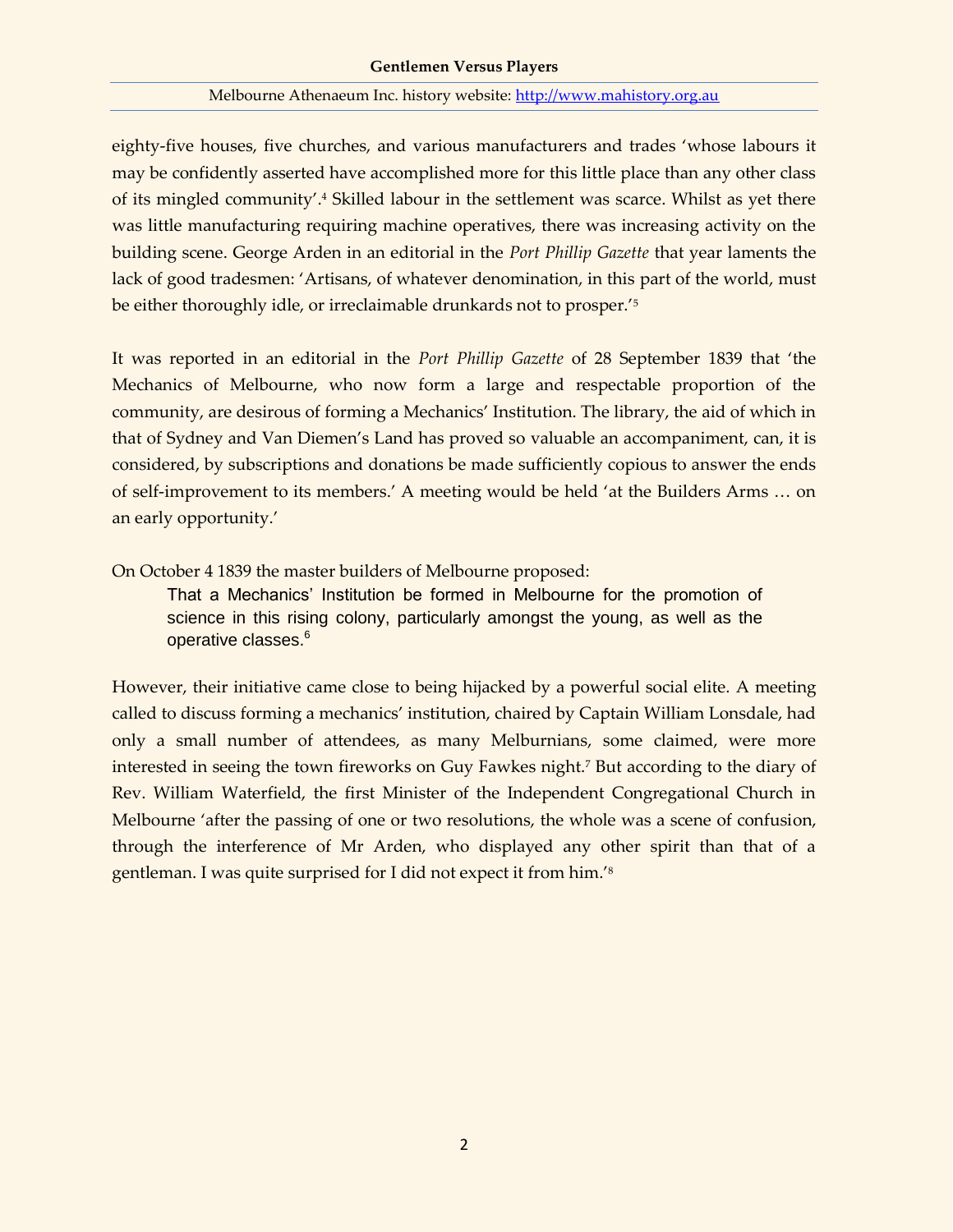

*Rev. William Waterfield Royal Historical Society of Victoria.*

Apparently the trade employers and their workers had an ally on their side in George Arden, the young and brash proprietor of the *Port Phillip Gazette.* 

John Pascoe Fawkner in his *Port Phillip Patriot & Melbourne Advertiser* reported that:

A meeting was held… to form a Mechanics' Institute and School of Arts. Some resolutions were prepared, a Committee named, and a Subscription list commenced. … The business is taken up with much vigour and spirit by the mechanics, and appears so likely to be well-supported by the monied interest, that nothing can cause its failure – except some disappointed maniac should sow discord, where now is concord and co-operation. <sup>9</sup>

It is most likely that George Arden was Fawkner's 'maniac'.

Arden, in the *Port Phillip Gazette* explained that he had objected to the 'ready-made list' of the committee nominees because the members themselves should decide by 'a free and open election'. He added: 'after a long *discussion,* which some parties, (who we are sorry to observe, are more bent on evil than good), distorted into *disunion,* our amendment was carried by a fair majority.'<sup>10</sup>

In a later issue of the *Gazette* Arden further explained:

We owe to ourselves a word in vindication of the conduct pursued by us upon the former occasion. … There was, we believe, a preliminary general meeting held the previous night … Of this convention however only a few hours' notice had been given, and its whereabouts was studiously suppressed. … The preparatory committee who were named drew up a list … which was perfectly ridiculous … Of the twenty-four only eight were mechanics, and of the remaining sixteen, eight could not have been worse chosen.<sup>11</sup>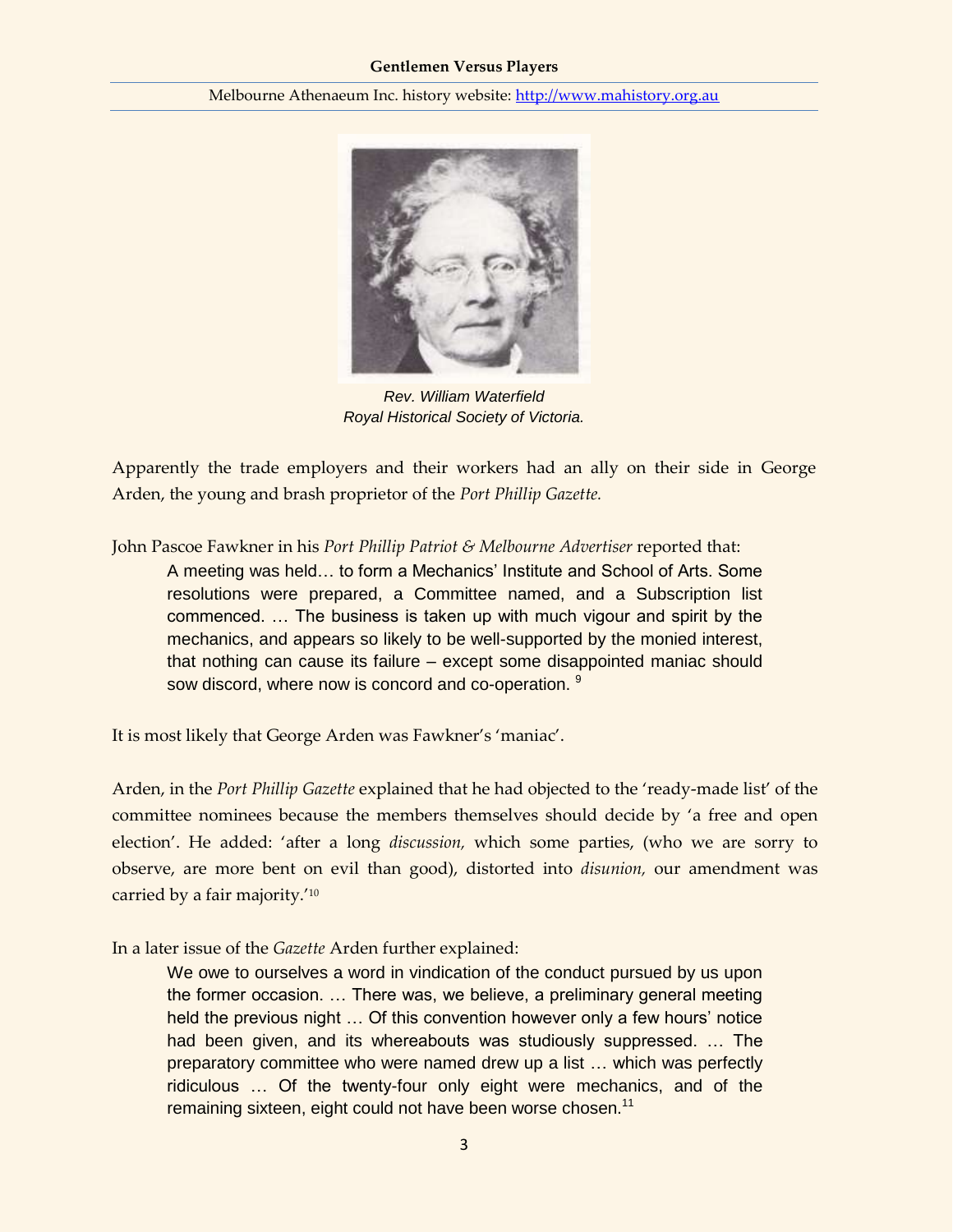So, who was involved in the 'secret' preliminary meeting? Marc Askew, in 1992, wrote: Fawkner had nominated a group of his friends and supporters for membership of the provisional committee … The artisans of the Union Benefit Society had invited financial support from the well-to-do of the town, but it is unlikely that they expected to have their project undermined and taken over by Melbourne's leading political factions.**<sup>12</sup>**

However, no direct evidence has yet been sighted to confirm Fawkner's role in the preliminary meeting. Askew, in an earlier 1982 work, considered that 'this group may well have been organised by J.P. Fawkner', referring to a 1955 thesis by Jill Lundie which states: 'George Arden had attacked the "secret conference" with which apparently John Pascoe Fawkner had some connection …'. Neither confirms Fawkner's direct involvement.<sup>13</sup>

Neither did Arden name Fawkner directly in an editorial in the *Port Phillip Gazette*:

It was said, by those whose names were entered [put forward at the preliminary meeting] that we disputed their appointment with a view of bringing ourselves into collision with PERSONS … our sole reason was a desire of supporting an abstract principle … that officers must be nominated by the members.<sup>14</sup>

The meeting to form a mechanics' institution was reconvened on 12 November. On this occasion the assistant secretary, Mr W Morrisson, turned the minutes book upside down, entering the night's minutes at the other end from those of the previous week, perhaps seeking a fresh start after the initial conflict.

The sniping from opposing editorial rooms continued. Fawkner reported in the *Patriot*:

The [reconvened] meeting to form a Mechanics' Society, or Institute, took place on Tuesday last and sundry resolutions were passed; but it was plain to be seen (from the absence of the monied and influential persons, who, on the preceding Tuesday, gave their free support, until a fractious adventurer marred the harmony of the meeting), that the Institution had lost a great and powerful support. The Vandal, we hear, boasts that his machinations have ruined this Institution. Can any man, said to be of letters, boast that he has retarded the progress of knowledge. We pity such a wretch, and look with contempt upon his feebleness and folly. <sup>15</sup>

This presumably referred to Arden, already a 'maniac' and now a 'vandal'.

In the *Gazette* Arden reported on the reconvened meeting: 'Upwards of 200 persons were present, and the important act of nominating its officers was passed without opposition. To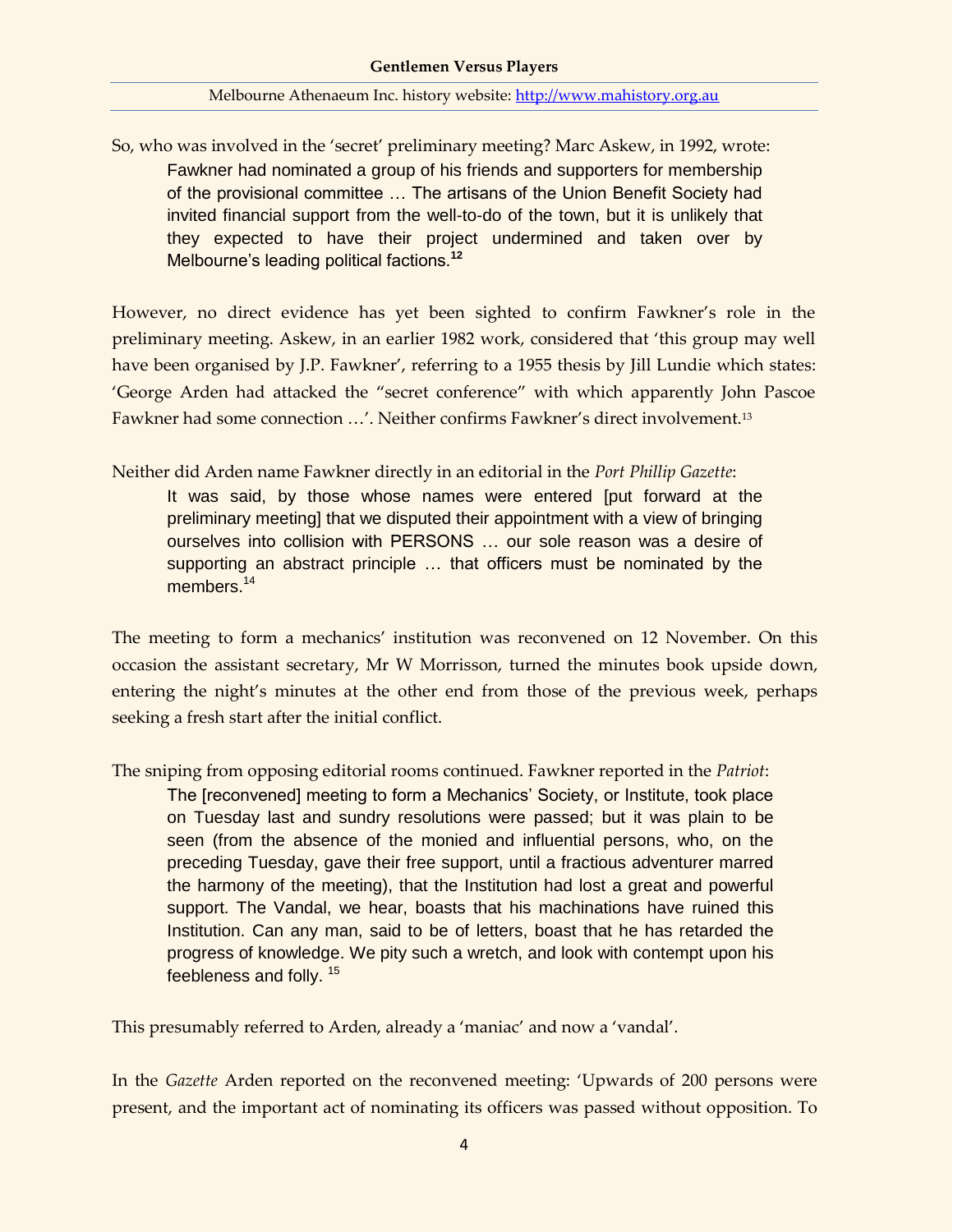effect this desirable object a meeting had been called, consisting entirely of mechanics.'<sup>16</sup>

We hear again from our reliable diarist, Waterfield who wrote after the reconvened meeting, suggesting another fiery episode: 'In remarks which were made the ministers of religion were treated with anything but respect'. 17

### A week later a writer to the *Patriot* protested*:*

Sir – in looking over the Proceedings of the Mechanic's Institute, I see very strong symptoms of disease. I perceive that the Polemical Divinity, and the Clergy of the English Churches *[possibly referring to Fawkner's close supporter Congregationalist, William Waterfield],* are equally shut out. And both the Gentlemen of the Scotch Church *[Presbyterians Rev. James Clow and Rev. James Forbes]* are placed in office. Now Sir, do you think this right? If you do, the Public declare you are out of your latitude – so farewell to the Institute, and goodbye to you. 'O.P.Q.' <sup>18</sup>

### *Was this the start of the Melbourne-Sydney rivalry?*

Whether or not Fawkner instigated the preliminary meeting, it appears that he continued to make trouble for the fledgling institution. Fawkner turned his enmity towards the Sydneysiders, some of whom were involved in the establishment of the Mechanics' Institution, and whom he regarded as threatening his prominence in Melbourne's affairs. In his 1985 biography of Fawkner, Cecil Billot comments: 'To him the Vandemonians … were the genuine Port Phillippians; those from Sydney … were but greedy intruders out to profit from the enterprise and foresight and hard work of the true pioneers.' <sup>19</sup>



*John Pascoe Fawkner: photographer Thomas Foster Chuck. 1872 Mosaic: The Explorers and Early Colonists of Victoria State Library of Victoria H5056/3.*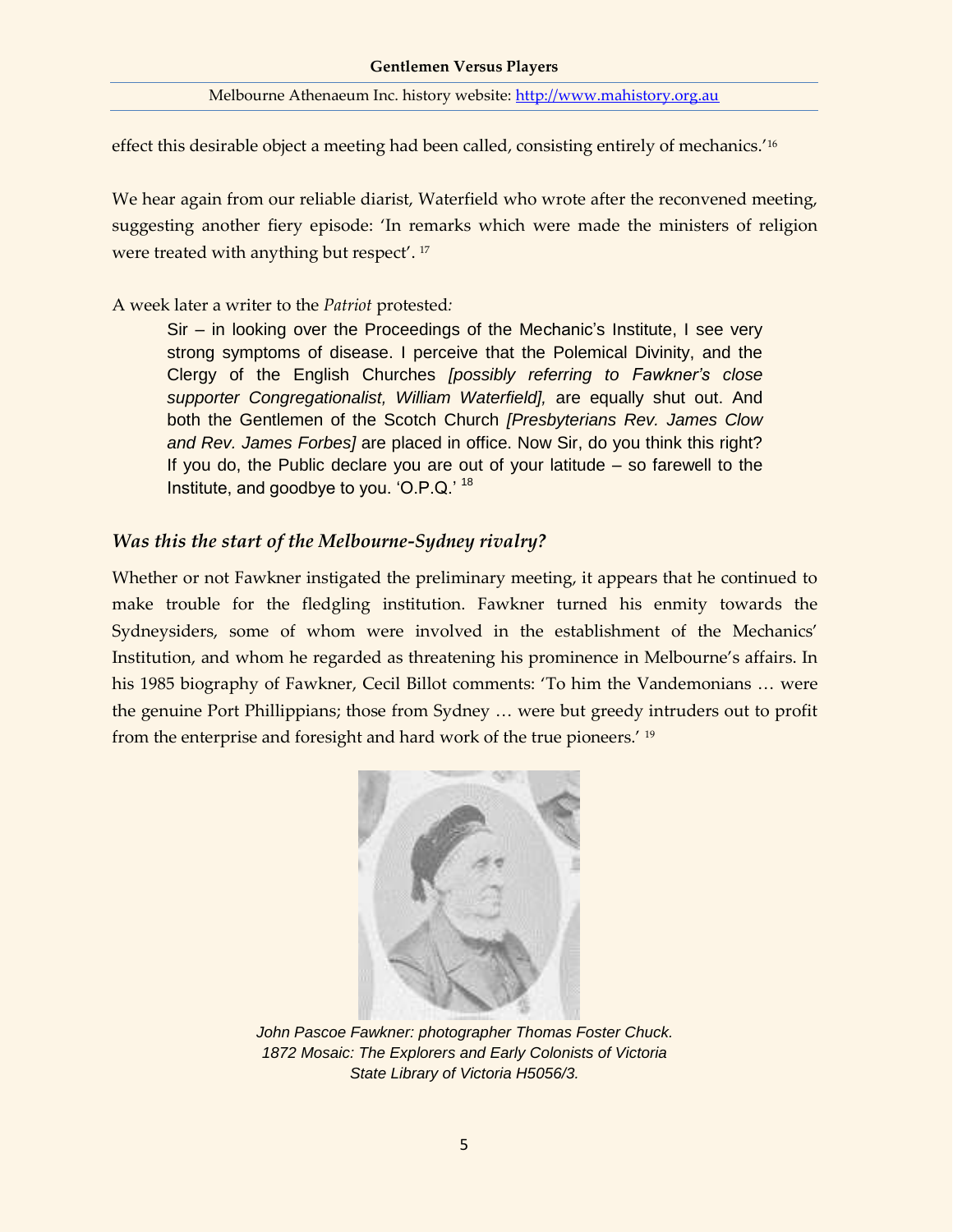T.L.Work, writing in 1897 on the early Victorian press describes the 'fine slang-whanging mill' between the Vandemonian 'T'othersiders' and the 'Sydney-siders'. He refers to Fawkner giving Arden 'hot coffee' on every occasion, and to Arden's comment that 'the Vandemonian cur is yelping at us again'. <sup>20</sup>

Fawkner, son of a transported convict, and almost 30 years older than Arden, would most likely have been affronted by opposition from this young Sydneyite, proud of his aristocratic background, who at a mere 18 years of age in 1838 had launched the *Port Phillip Gazette* with Thomas Strode. Arden acknowledged that he was known as the '*Boy Editor of the Gazette'*. 21

In an *Introductory Lecture* to the Melbourne Mechanics' Institution in April 1840, Rev. Thomas Osborne, a retired Presbyterian Minister, gave his views on the 'pleasures and advantages' of such an institute. Was his aim to pour oil on the troubled waters of the recent conflict?

Although in our worldly intercourse with each other little jealousies … and petty dissensions will arise, when we meet on such occasions the mind begins to reflect and perhaps to discover that some blame belonged to self; that all should not have been placed to the debit of him with whom we disagreed.  $22$ 

The committee's Report to the first Annual General Meeting in June 1840 mentions early unrest:

At the establishment of every similar institution it almost invariably happens that little incidents occur calculated to mar the harmony … and that the grand object which all desired to promote is for a time lost sight of amongst the number of different opinions advanced and in the warmth of debate to which they give rise. Anxious, therefore, to draw a veil over the unpleasant past, your Committee have the pleasure of announcing that the Melbourne Mechanics' Institution is at present in a most flourishing state and that there are the most cheering prospects to encourage its friends to future exertion.<sup>23</sup>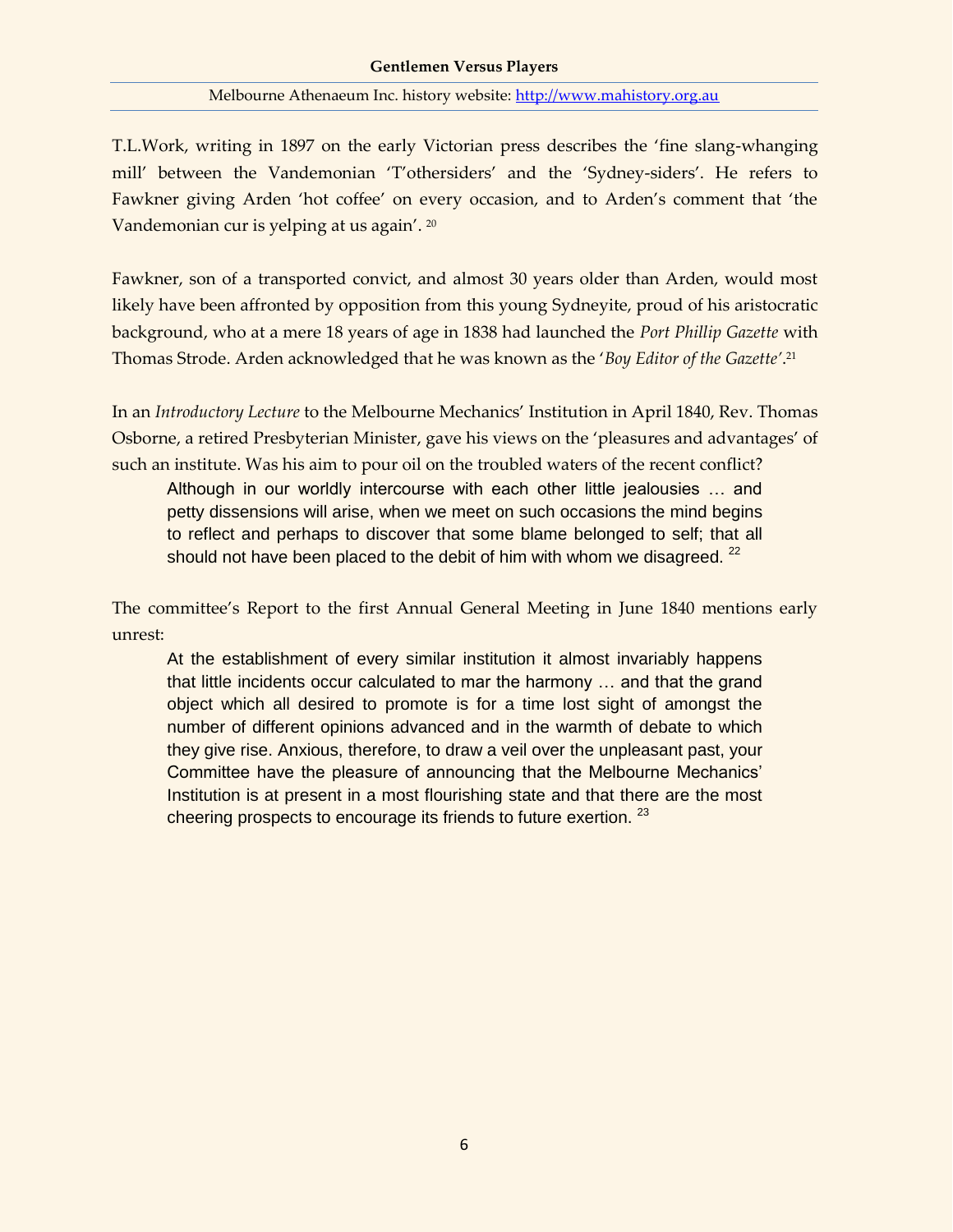

*Robert Russell, artist 'Melbourne from the Mechanics' Inst.' Melbourne from Collins Street East, looking west, the Yarra River to the left. Mechanics' Institute on far right. State Library of Victoria H38114. On verso is note in artist's hand saying exact copy of painting done in 1844.*

But the future would not be easy. If we are to believe the word of Arden's partner, printer Thomas Strode, Fawkner's ongoing enmity contributed to the 'little incidents'. Strode's reminiscences of the Melbourne of 1839 – 1841 were written nearly 30 years later and remained unpublished, possibly because his outspoken views and hostility towards Fawkner might have attracted libel suits. Strode himself commented that 'in fact the remarks were written and intended to be published before his death, therefore we see no just reason why the manuscript should now [after Fawkner's death] be altered'. <sup>24</sup>

In October 1838 when Arden and Strode established the *Port Phillip Gazette,* the first authorised Port Phillip newspaper, Fawkner had already been instructed to cease publication of his *Melbourne Advertiser* pending the granting of a licence. <sup>25</sup> In the *Gazette* of 29 January 1840, Arden declared 'That we put forth a just claim to the honour of having been the first journalist in Melbourne will not require three lines of argument. The Paper which has hitherto pirated the position issued only two or three unreadable numbers of a publication which was suppressed as illegal.<sup>'26</sup> When one looks at the beautifully handwritten issues of Fawkner's early newspaper it is easy to disagree with Arden's biased account. In late January 1839 Fawkner sent out a circular announcing his intention to publish his paper, and in April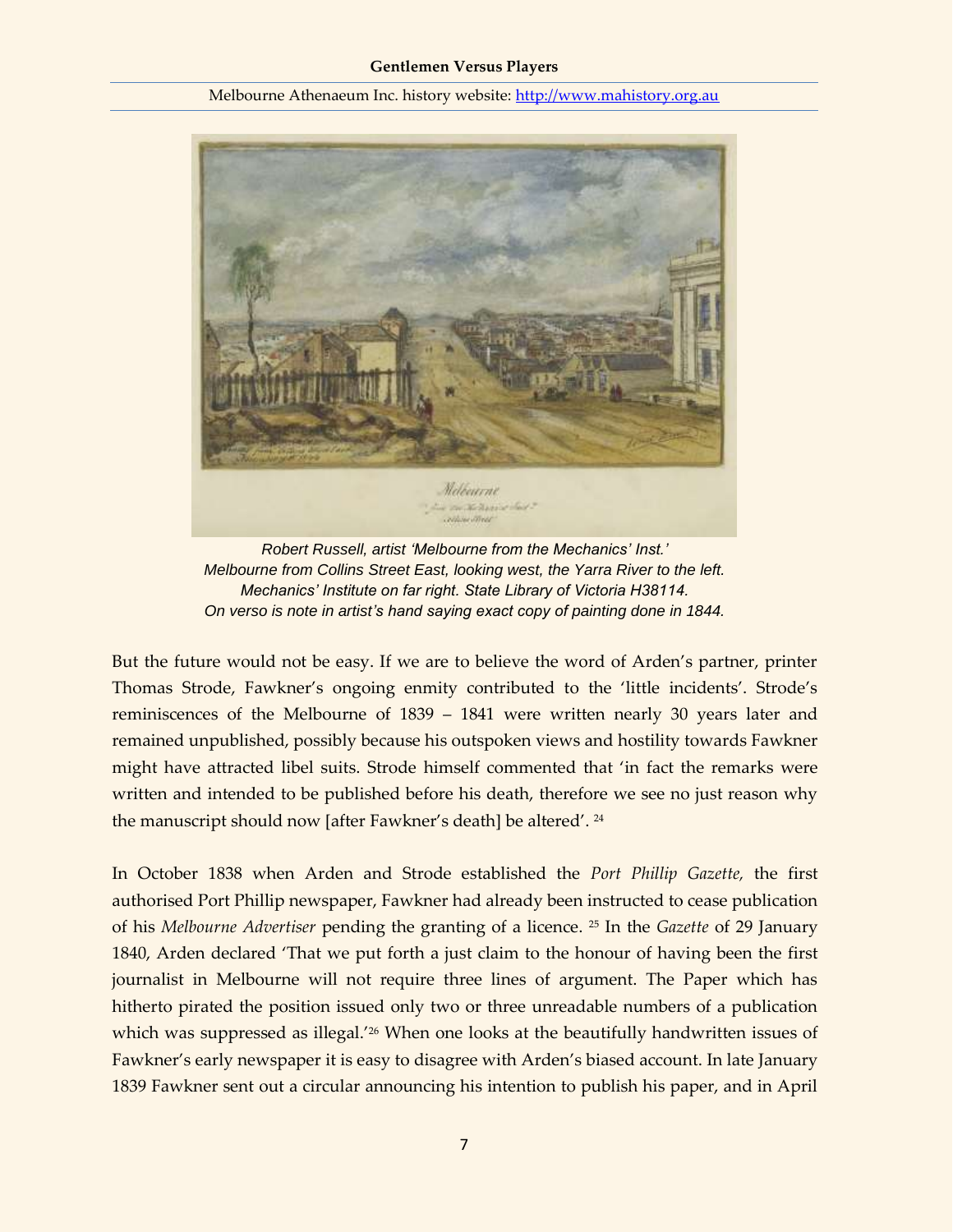1839 he was able to restart his now authorised newspaper, renamed the *Port Phillip Patriot & Melbourne Advertiser. <sup>27</sup>*

Strode alleged that he had encountered obstructions in the production of the early numbers of the *Gazette* including the time a compositor downed tools for some weeks, according to Strode at the behest of Fawkner.<sup>28</sup> There was a desperate shortage of labour and employers boarded incoming ships to engage workmen. 'Mr Strode had been successful one day in getting a man, and had agreed as to wages, and he was well pleased; but the man never turned up, and Mr Strode subsequently learned that Fawkner had also visited the ship, interviewed the printer, and offered him higher wages, and so secured his services.' <sup>29</sup> A slightly desperate advertisement in Arden and Strode's *Gazette* of 28 September 1839 for two compositors, at sixty shillings per week, and steerage passage from Van Diemen's Land or Sydney, declared sternly 'Persons in the habit of working one week and DRUNK the next, need not apply.'



*Thomas Strode, photographer Thomas Foster Chuck. 1872 Mosaic: The Explorers and Early Colonists of Victoria State Library of Victoria H5056/70.*

Billot considered that Strode may have painted a rather jaundiced view of Fawkner: 'When considering any opinion of Fawkner recorded by Thomas Strode, it must be remembered that the Sydney gentleman harboured hatred for the little publican which deepened with the years.' <sup>30</sup>

### *Strode wrote that following the establishment of the Mechanics' Institution:*

Dissensions, jealousies, and ill-will, soon entered the camp; the gentlemen who composed but a small portion of the Committee endeavoured to override the four-fifths of that body who were mechanics – to divert the Institution from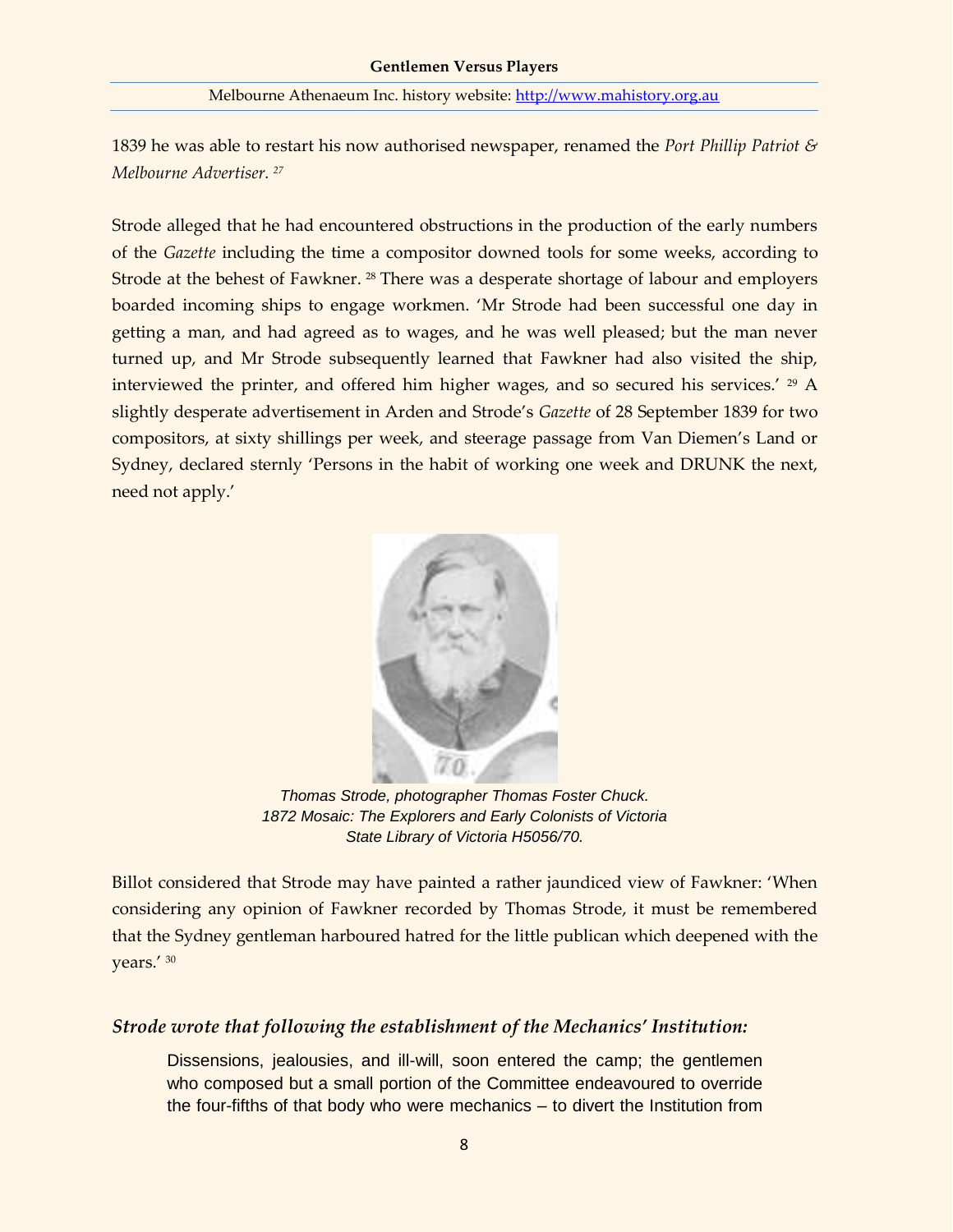its original purpose, and appropriate it to their own special use. The feud … was fostered and abetted by the spleen of a 'peculiar little old man' [Strode did not name Fawkner directly in his reminiscences] who was sorely annoyed at the Institution being established without his aid or even being consulted in the matter, and he was the more enraged that the project should have emanated from mechanics – members of the Union Benefit Society – many of whom had previously belonged to the school of arts at Sydney, which latter fact was sufficient to rouse the ire of this bellicose individual and induce him to form a clique for the total destruction of the Mechanics' Institution particularly, and the extermination of all Sydneyites especially, from the face of Port Phillip.

### He added:

Mr Gisborne [a founding vice-president] … aided by the powerful pen of Mr George Arden, in the *Gazette* newspaper, together with the moral courage displayed by Messrs Peers, Caulfield, Strode, and one or two others, who were on the Committee … disconcerted the plans of the belligerents; their party and champion were completely routed and retired from the combat crestfallen, and if not better, no doubt, wiser men. **<sup>31</sup>**

It is worth noting that Arden and Strode printed in June 1840 the first Annual Report of the Institution, apparently having 'seen off' rival printer Fawkner.

### *The founding committee*

The 1839 committee, listed in the Appendix, appears extraordinarily cumbersome and topheavy. Charles Joseph La Trobe, recently arrived to take up the position of Superintendent of Port Phillip, was appointed patron. Captain William Lonsdale, elected as president, was joined by eight vice-presidents, eight office-bearers and thirty-two committee members - no fewer than fifty men.

It is likely that the domination of vice-president and office-bearing positions by gentlemen was to appease the thwarted faction involved in the 'secret' meeting referred to earlier. Of the sixteen vice-presidents and office-bearers possibly only assistant secretary William Morrisson, master builder, was a 'mechanic'. Of the thirty-two members of the general committee it is likely that approximately half were mechanics.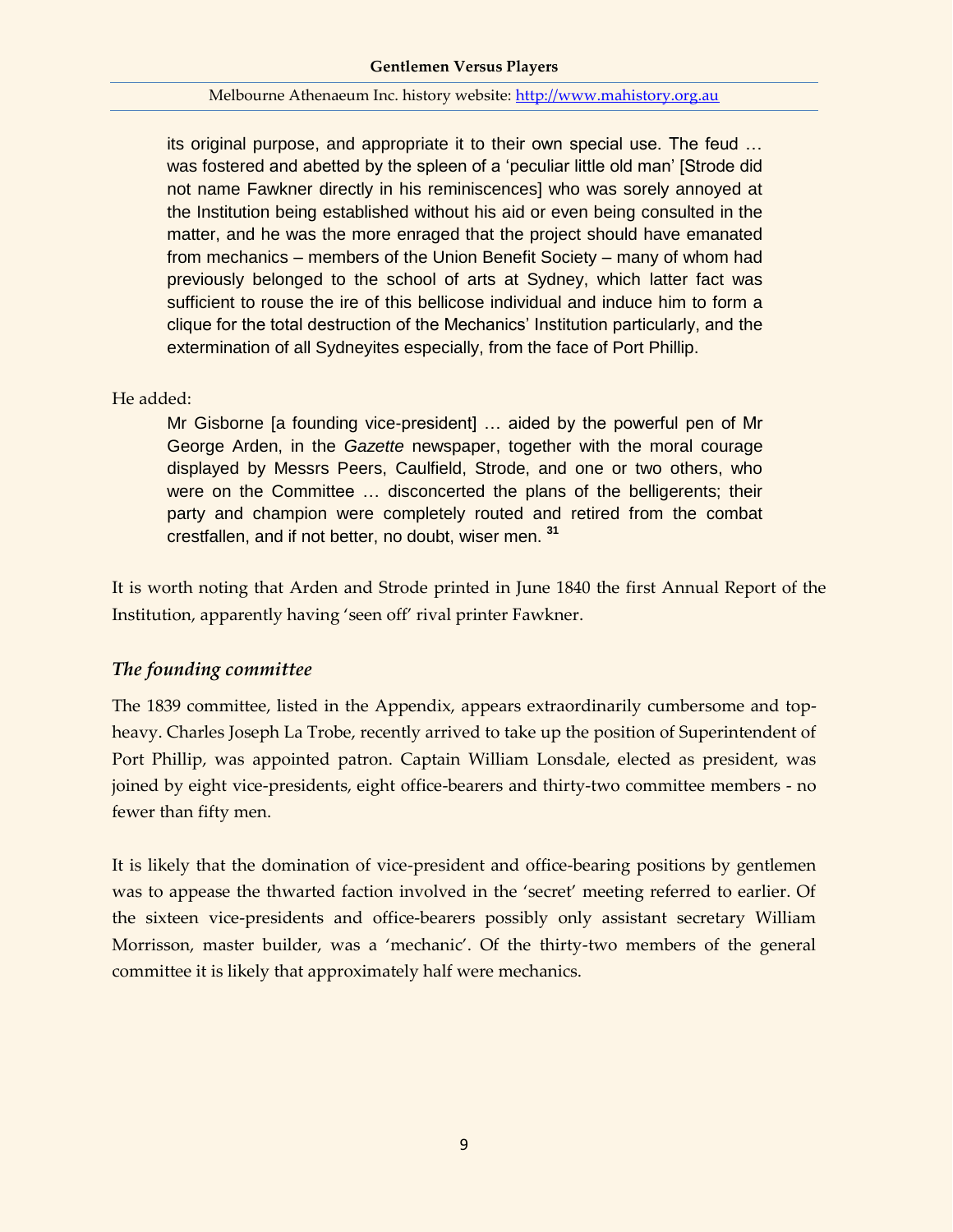

*The Melbourne Mechanics' Institution, Collins Street, Melbourne, c. 1842 Artist unidentified. Royal Historical Society of Victoria.*



*Original Minutes book of the Melbourne Mechanics' Institution, showing the election on 12 November, 1839, of the first committee. Melbourne Athenaeum Archives.*

In the population in 1839 of around 3500, the committee was representative of the 'movers and shakers' of Melbourne Town. These men possessed considerable energy and drive; many were born around the end of the first decade of the 1800s and were eager to be involved in all the major political and social activities of the day. The same names crop up in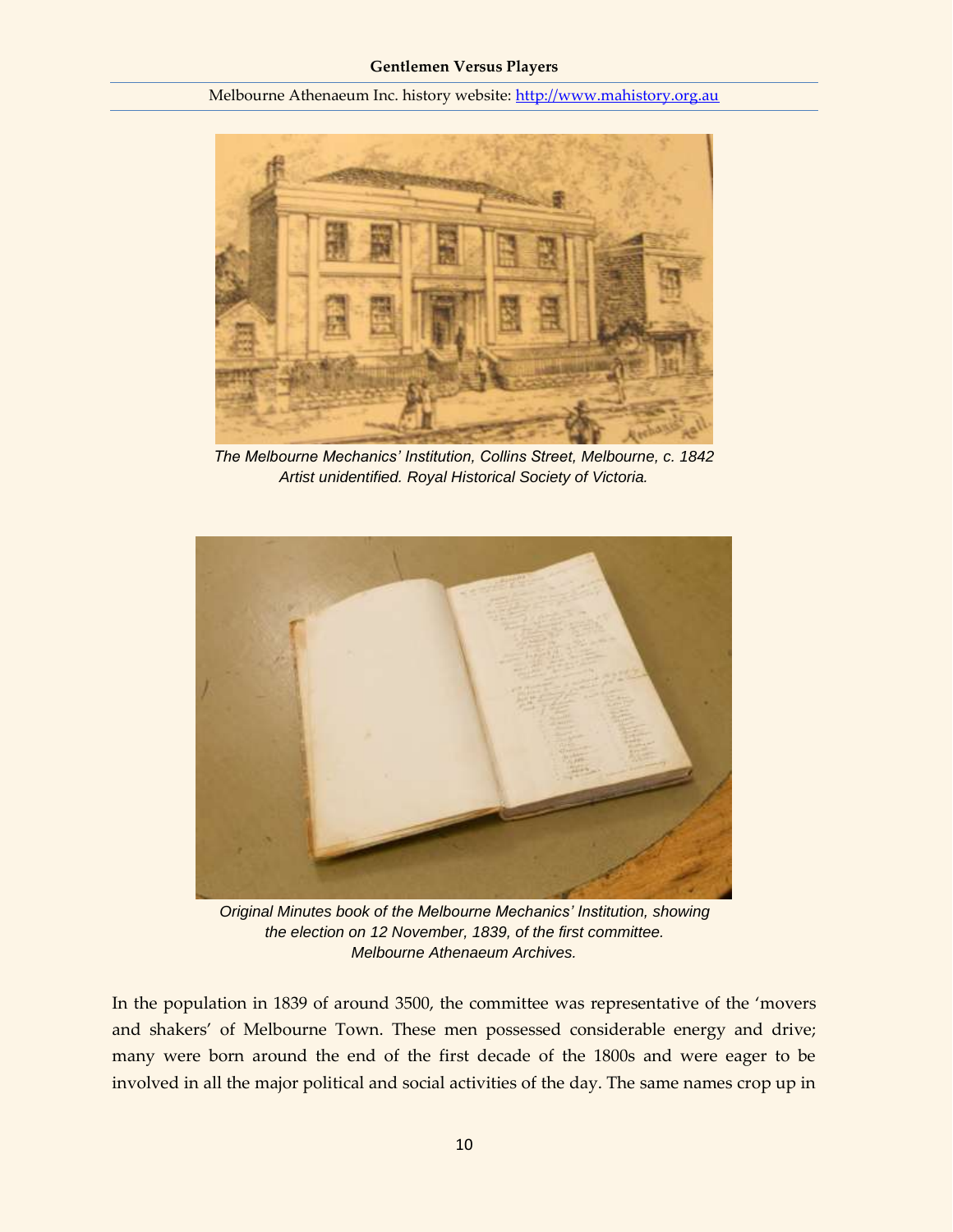the directorate of many other organisations. Seven of the eight members elected to a committee to arrange a Testimonial to Captain Lonsdale for his three years of service were elected the same week to the committee of the Mechanics' Institution. **<sup>32</sup>**

It is interesting to note who was not elected to the Institution's committee. Unsurprisingly, Fawkner was not on the list but nor were Arden or Waterfield. Having supported the mechanics against the 'stacking' of the committee, Arden may have thought it prudent not to stand, or possibly those in the key positions may have not wanted him because of his original stance. The young George Arden was not prudent by nature, his canny instincts belying his youth; he was confrontational and ambitious, having many irons in the fire and able to exert influence in the settlement through his newspaper. A member of the Institution, he remained involved, giving an early lecture to the Institution in May 1840. He was even listed as 'present' and proposing a motion at a committee meeting on 27 November 1839, possibly authorised to act on behalf of an absentee committee member. Waterfield may have been regarded as too close to Fawkner, who had helped him considerably on his arrival in Melbourne. His diary reveals a rather unworldly man and perhaps he saw himself as unequipped to deal with the politics and infighting he witnessed.

In 1839 the members represented a cross-section of the major professions and trades in the community, falling into a number of reasonably well-defined social categories. Paul de Serville, in his *Port Phillip Gentlemen*, considered that the men could be grouped either as those of good society or those outside it. Within good society, he places gentlemen of good family, gentlemen by profession or commission, and gentlemen by upbringing. <sup>33</sup>

In his first group of gentlemen, small in number, were those of good birth who belonged to families in the peerage and landed gentry. Representatives on the first committee included a number of vice-presidents: grazier William Yaldwyn, Commissioner of Crown Lands Henry Gisborne, merchant James Graham, and Dr Farquhar McCrae.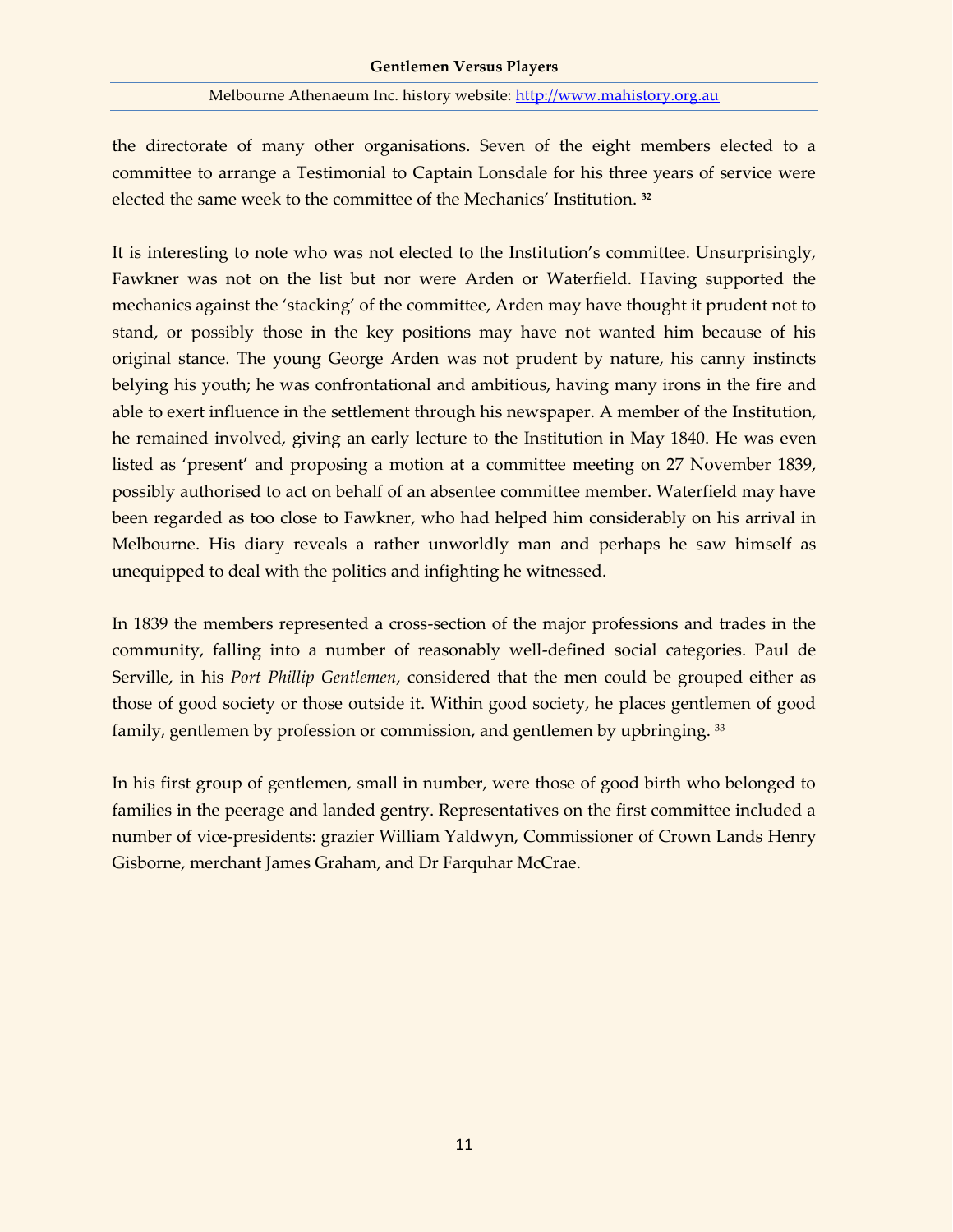

*Dr Farquhar McCrae. Portrait by his sister-in-law, Georgiana Huntly McCrae, 1837. Royal Australasian College of Surgeons, Melbourne.*

In his groups <sup>34</sup> 'gentlemen by profession or commission' and 'gentlemen by upbringing' who were prominent in society, de Serville includes members of the Melbourne Club, Anglican clergymen, barristers, graduates of British and European universities, and Army and Navy officers. Included here are the following Mechanics' Institution vice-presidents and office-bearers: banker William Highett, Melbourne's first surveyor Robert Russell, Officer-in-Charge Mounted Police Captain George Smyth,<sup>35</sup> and surgeon Dr Alexander Thomson.<sup>36</sup> Committee members included prominent merchants Patricius Welsh and William Rucker.

De Serville observed 'Outside good society stood the men of substance and respectability: merchants, civil servants, professional men, squatters, landowners, and others. Eventually as magistrates, town councillors, mayors, and parliamentarians they took part in the public life of the settlement.' Committee members here included builders George Beaver, Peter (Pierre) Bodecin, John Caulfield, Peter Hurlstone, Patrick Mayne (Main), and John Peers, saddler John Dinwoodie, brewer John Murphy, surveyor James Rattenbury, and printer Thomas Strode. Many of these at the time were employers with a sizeable workforce.

De Serville points out that relations between the 'gentlemen' and 'men of substance' were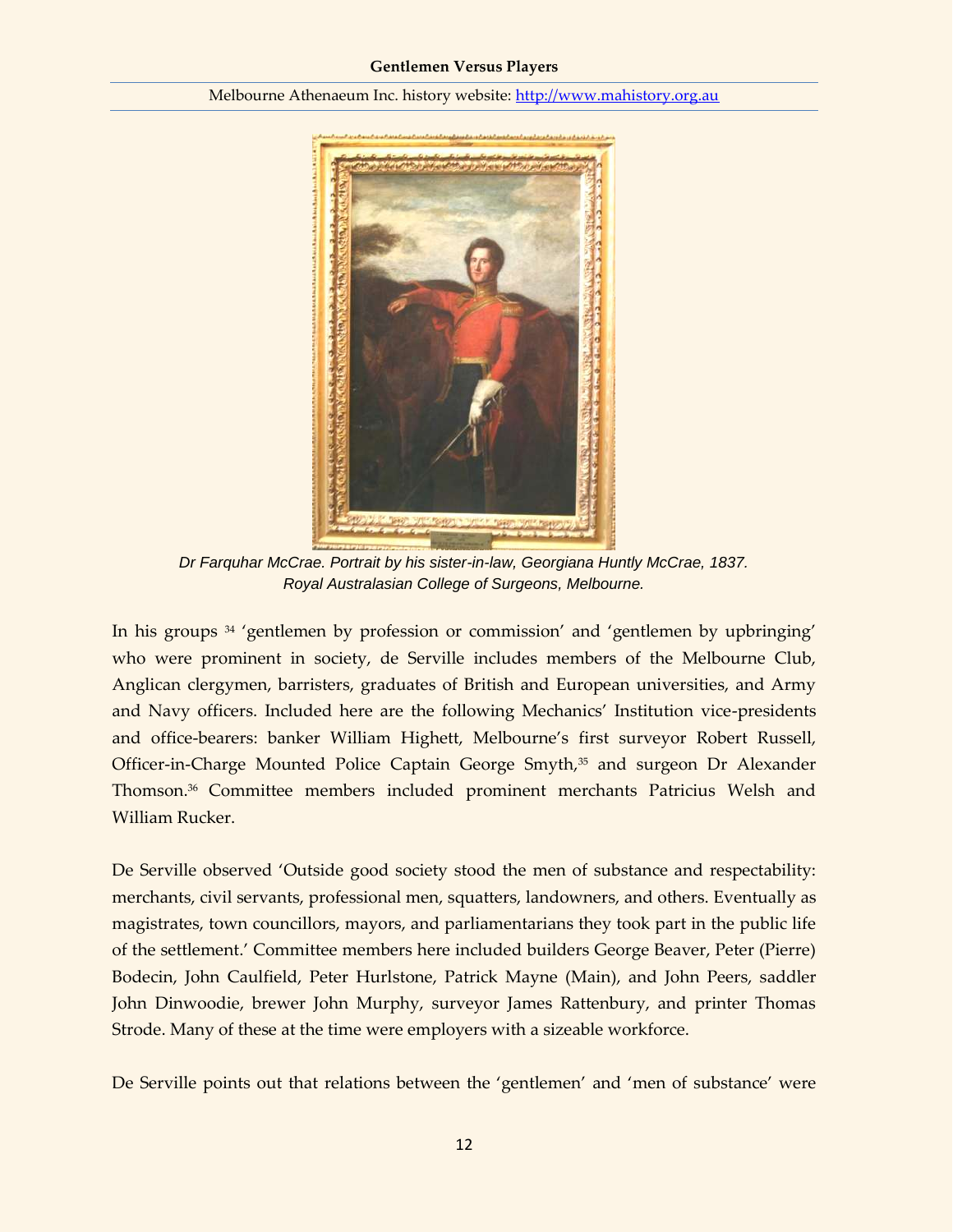complicated and often they sat on the same committees. 'Eventually, in the 1850s, many of the respectable colonists were accepted into society. However, during the 1840s there was considerable ill-feeling and rivalry between those in and out of society.'<sup>37</sup>

### *What brought these men to Melbourne?*

As discussed by James Boyce in his 2012 account of the founding of Melbourne, early incursions into the Port Phillip District were made without government sanction by a group of private adventurers known as the Port Phillip Association. The result of the privateers' actions could be said to have forced the hand of the New South Wales government in authorising settlement in the District in 1836.<sup>38</sup>

Men who were associated with this group and who would become committee members included aforementioned surgeon Dr Alexander Thomson, Van Diemen's Land Chief Constable Patricius Welsh, and police magistrate James Simpson who would take over from Captain Lonsdale as the Institution's president from 1841. The Association was formed in Hobart in 1835 by those in league with John Batman to acquire land from aborigines in Port Phillip in order to settle permanently. On the strength of a 'treaty' made by Batman with the aborigines in early June 1835, the Association allotted land in Port Phillip to its associates, some of whom lost no time in importing stock from Van Diemen's Land. In late 1835 Batman landed cattle and 500 sheep at Gellibrand's Point (present-day Williamstown); on the same ship Thomson consigned 50 pure Hereford cows. <sup>39</sup>

Thomson with his wife and small daughter arrived in the settlement in the first part of 1836. He was probably the first committee member, and his the first white family, to arrive in the settlement, which would be named Melbourne the following year. Several weeks later the Wesleyan minister, Rev. James Orton arrived and found the Thomsons living in a tent adjacent to the Batman family on the banks of the Yarra River:

Upon entering their temporary domicile I beheld them with a table roughly laid out but laden with plain good provision – amongst which was a fine snapper recently caught and smoking hot, of which you may suppose I partook heartily, in connection with a delightful cup of tea and good damper. So you see people live sumptuously here as well as in the land of domestic comforts.<sup>40</sup>

Government appointments brought some to Port Phillip. Henry Gisborne who at age twenty-one had taken a government post in Sydney in 1834, was appointed in 1839 by Governor Gipps as the first Commissioner for Crown Lands for Port Phillip. Henry, a committee vice-president, bequeathed his personal book collection to the Institution where it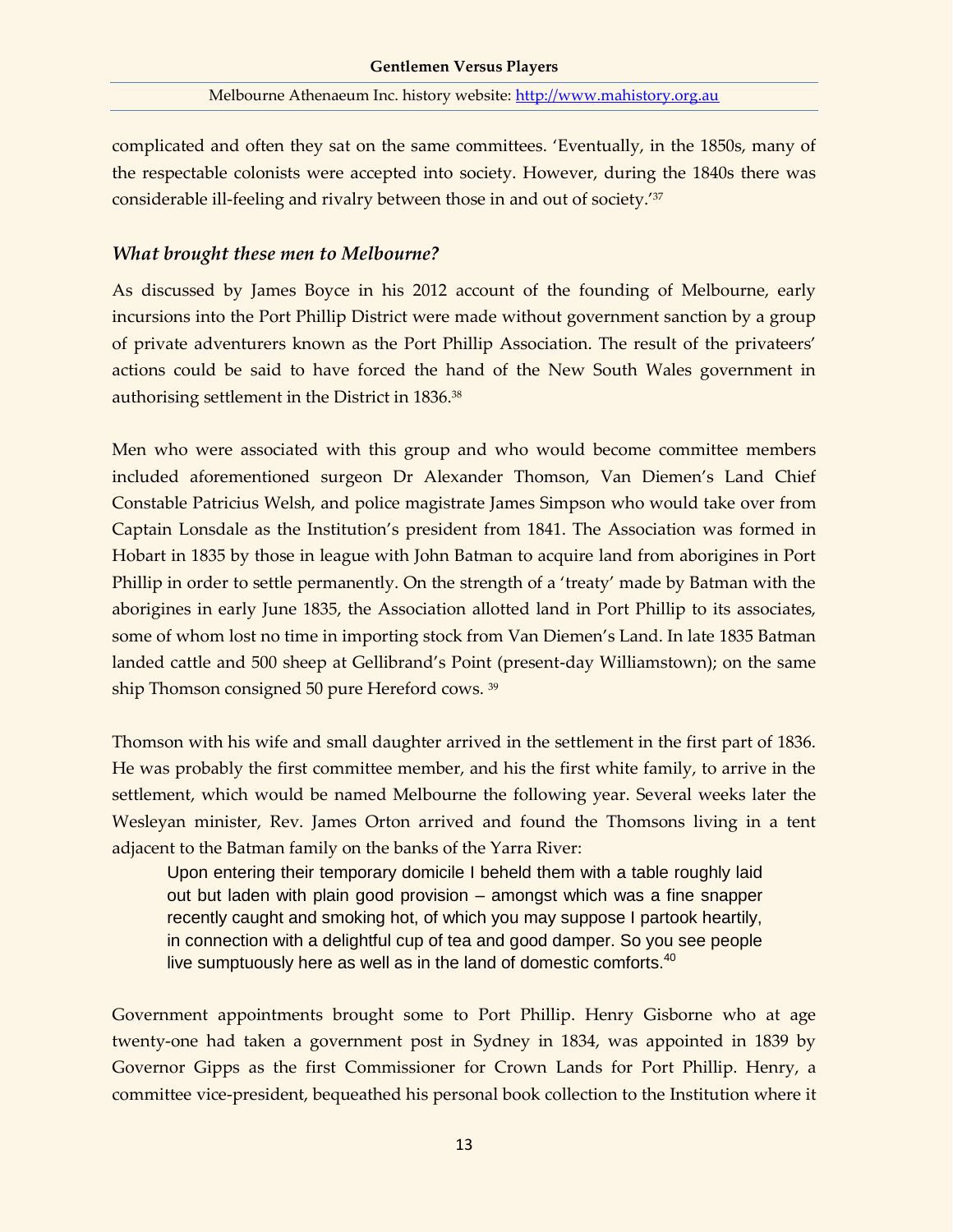became the nucleus for its library following his early death in 1841. Another government appointee, Robert Russell, was the first surveyor appointed to Port Phillip, arriving in October 1836 from New South Wales where he had been acting assistant town surveyor.

Extended family groups arriving in Melbourne from New South Wales included that of banker David Charteris McArthur and his younger brother, survey clerk Donald Gordon McArthur, left impoverished after the early death of their father. In 1838, David McArthur, who would be remembered as the 'Father of Victorian Banking' arrived in Melbourne with £3000 in coin, an armed guard and two bulldogs to establish a branch of the Bank of Australasia – the first bank in Melbourne – in a two-roomed brick cottage in Little Collins Street.<sup>41</sup> Whilst in the 1830s those associated with banking and commerce were not considered the social equals of the landed gentry, McArthur, inaugural auditor of the Mechanics' Institution, was an example of those who would blur such boundaries, in his case through hard work, financial acumen, and cultivation of the role of wealthy landowner. His financial and organisational skills were invaluable in the early community and he was appointed a trustee of a number of commercial and religious organisations.

In 1851 he would become a member of that bastion of exclusiveness, the Melbourne Club, and its president in the 1860s. He succeeded Redmond Barry as president of Melbourne's Public Library following the latter's death in 1880, and was a pallbearer at Barry's funeral. The coats of arms of the founding committee are still to be seen in the roof of the Library's portico. After McArthur's death the Public Library's 'Picture Gallery' was renamed the 'McArthur Gallery'.<sup>42</sup>

Dr Farquhar McCrae and his family arrived from Sydney in 1839. McCrae, and his solicitor brother Andrew played an important part in the early Mechanics' Institution, and Andrew's wife Georgiana McCrae became well known for her miniatures and portraits.

Others who came south from New South Wales included the Institution's treasurer, pastoralist John Gardiner, known as 'the Overlander', who with Joseph Hawdon and John Hepburn made the first overland expedition undertaken to Port Phillip after Governor Bourke had authorised settlement. They set out from Yass in October 1836 with their stock, arriving in an area subsequently named Gardiner's Creek, an outer suburb of Melbourne.<sup>43</sup> Vice-president William Yaldwyn overlanded with his stock from New South Wales to Port Phillip in 1837 to the property he had purchased near the Campaspe River.<sup>44</sup>

Not only pastoralists but merchants were attracted by Port Phillip's potential. Early editions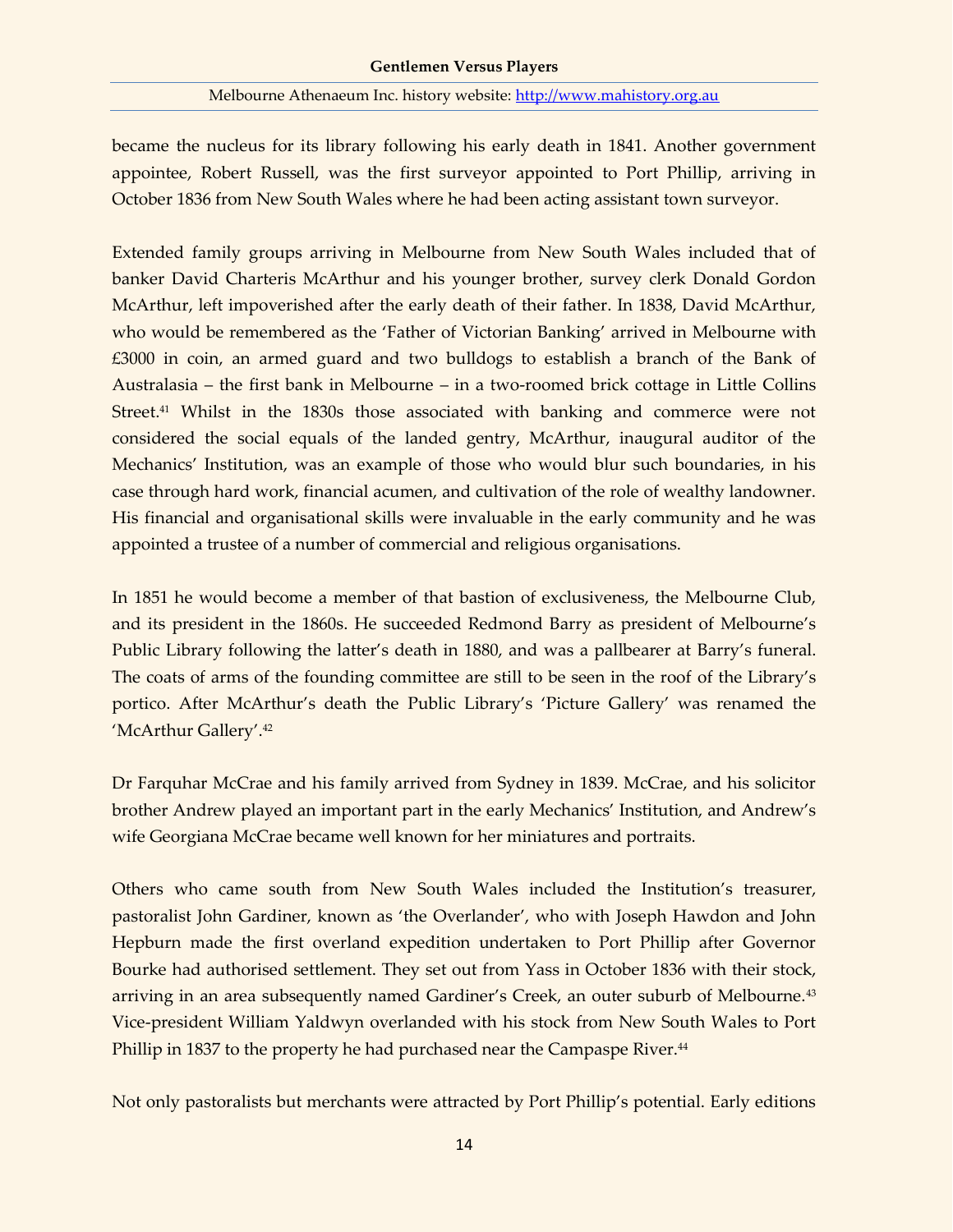of the *Port Phillip Advertiser, Port Phillip Gazette* and *Port Phillip Patriot and Advertiser* carried advertisements by committee members including merchants William Rucker, James Graham, Skene Craig, Patricius Welsh and others for their imported goods, such as spirits and livestock. Auctioneer Robert Reeves advertised in the *Port Phillip Gazette* of 6 November 1839, the week the Mechanics' Institution was established, that he 'makes no alluring promises, but shall let his mode of doing business speak for itself'.

Merchant, George Porter, whose early career had been with the East India Company in India, transferred his activities from Sydney to Melbourne in September 1839, just prior to his election as a vice-president of the Institution, suggesting previous connections with Melbourne.



*George Porter, merchant, by artist Richard Read Jnr Copyright Marcus Langdon*

Vice-presidents Henry Gisborne, George B. Smyth, and Dr Farquhar McCrae, auditor William Highett, and committee members William Rucker, Robert Russell, and Patricius Welsh, were early members of the Melbourne Club. Established in 1838, this Club provided a base for the social elite. Others, including vice-presidents Rev. James Clow and Thomas Wills, the Institution's museum curator David Wilkie, committee members Skene Craig, and [either David or Donald] McArthur, would become members of the Port Phillip Club, established in 1840 and sometimes known as the 'second eleven'.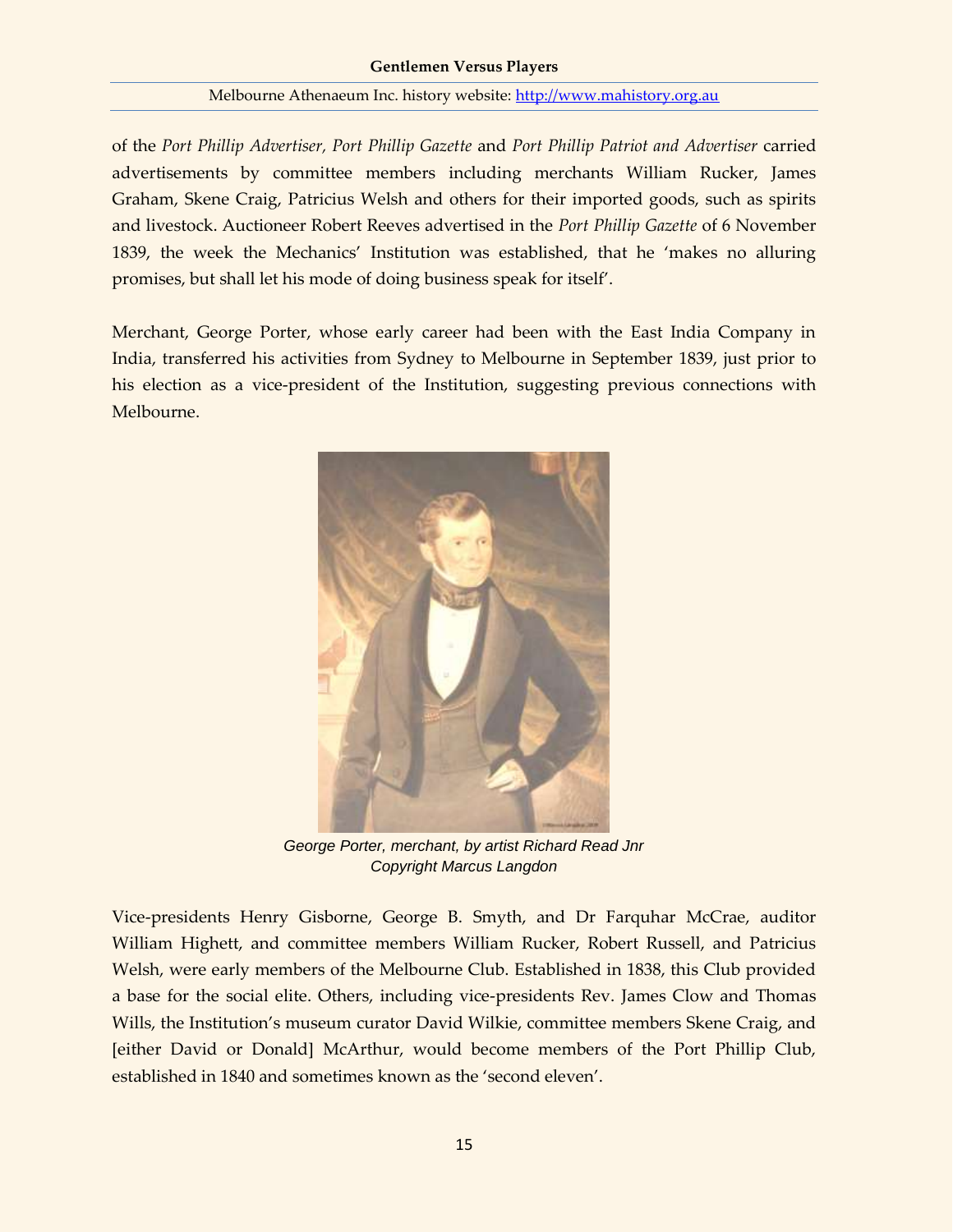Wealth was a passport to social acceptance. Thomas Wills, a vice-president of the Institution, who had inherited considerable assets, was accepted into the Melbourne social elite in spite of having a father who was transported to Australia for highway robbery.<sup>45</sup> Society turned a blind eye to Wills's lifestyle. He had a de facto relationship in England, resulting in the birth of four sons, while he had a wife and daughter in Melbourne. Even his return to Australia with an illegitimate four-year-old son in tow seemed not to affect his social standing.<sup>46</sup>



Thomas alilly obout 1850 Sé scart

*Thomas Wills, aged about 56 years. Photograph from: Autobiography of Arthur Wills State Library of Victoria*

There was therefore a tight-knit social elite in Port Phillip not initially open to those outside 'good society'. The social ranking of the foundation committee members of the Melbourne Mechanics' Institution, based on de Serville's 'within' and 'outside good society' categories, is given in the Appendix.

### *Connections between the trade members of the community*

Although the networks of trade employers were forged through sourcing materials and developing a skilled workforce, influential connections were all-important. Builders were in high demand by those requiring urgent building works and were on the way to becoming major players: 'The size of some of the contracts [for government works] suggests large numbers of men working for employers such as [George] Beaver and [Patrick] Main'.<sup>47</sup> Beaver, following the completion of Melbourne's new courthouse in 1842, gave a dinner 'in his upper workshop' for eighty employees.<sup>48</sup> James Rattenbury, who succeeded Robert Russell as clerk of works for the Public Works Department, planned the new courthouse,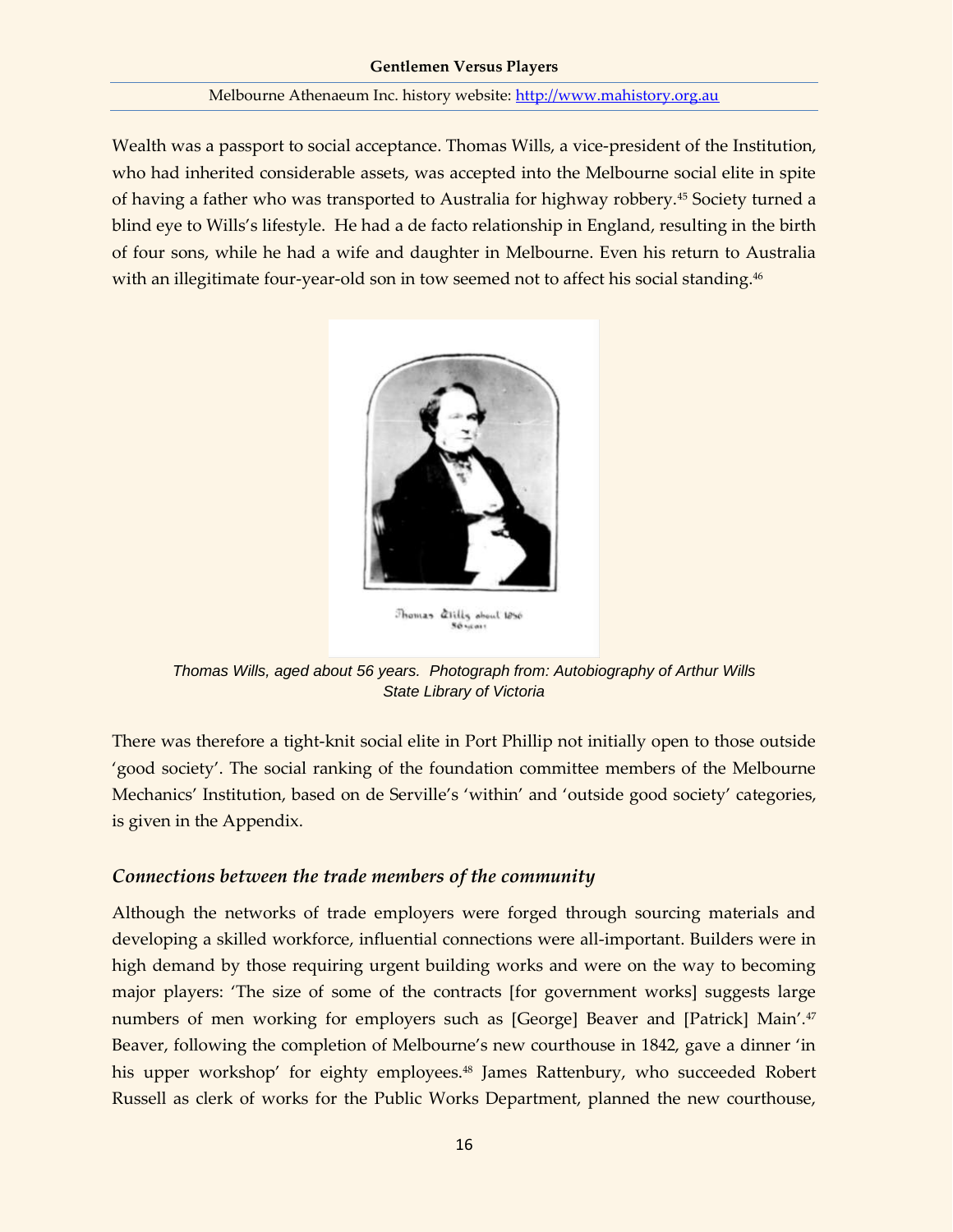and many other essential buildings including the military barracks, the gaol, and the public wharf.<sup>49</sup>

Freemasons' lodges, which were established early would provide a venue for builders Joseph Anderson and Alexander Sims, and printer Thomas Strode to rub shoulders with the gentlemen. Saddler John Dinwoodie, a member of the Caledonian Society and Strode at the Society of St George, would build up useful contacts. Religious affiliations were strong and sometimes of necessity ecumenical; engineer-builder Peter Hurlstone, a Wesleyan, was an organist who in 1843 built an organ for the Anglican St James' Church, which was built by George Beaver using stone sourced by fellow builder Alexander Sims.<sup>50</sup> In 1841 Anglican services were held in Beaver's new workshop.<sup>51</sup> Presbyterian merchant Skene Craig would have been close to prominent Presbyterian committee members Rev. James Clow and Rev. James Forbes. In 1838, carpenter Peter Bodecin, 'a zealous French Catholic', held prayer meetings in his house and petitioned for a priest. <sup>52</sup> Congregationalist John Murphy, brewer, and Baptist Robert Reeves, auctioneer, were amongst those who would attend the Auxiliary Bible Society, established in 1840, along with a number of committee gentlemen.

Past regimental ties transcended rank; George Wintle, Melbourne's first gaoler – his establishment known as 'Wintle's Hotel'– had been a drum-major in Captain William Lonsdale's old Regiment, the 4<sup>th</sup> 'Kings Own'.<sup>53</sup> Builders John Peers and John Caulfield were associated not only through building activities but also through music in the Wesleyan church. Peers, musician and singer, led an early choir, accompanied by Caulfield on his clarinet. Relations between Peers and Caulfield were not always harmonious: they appeared in court in December 1838 over an incident in a public house when Caulfield accused Peers of ill-using him. A witness said that they threw glasses of ginger beer at each other, following which Caulfield threw Peers down on a sofa and kicked him. They were fined 10 shillings.<sup>54</sup>

Sporting activities were set up early by those anxious to replicate the landed gentry's traditional leisure activities. These sometimes provided an entrée for those lower on the social scale; Donald McArthur, lowly survey clerk and keen cricketer, is credited with purchasing the first balls, bats and stumps for the fledgling Melbourne Cricket Club.<sup>55</sup> Printer Thomas Strode raced a horse at Flemington in 1840, an activity dominated by the gentlemen.<sup>56</sup>

During the 1840s a number of these men, initially 'outside good society' would go on to participate in local government. In 1841 builder John Peers was one of seven elected to the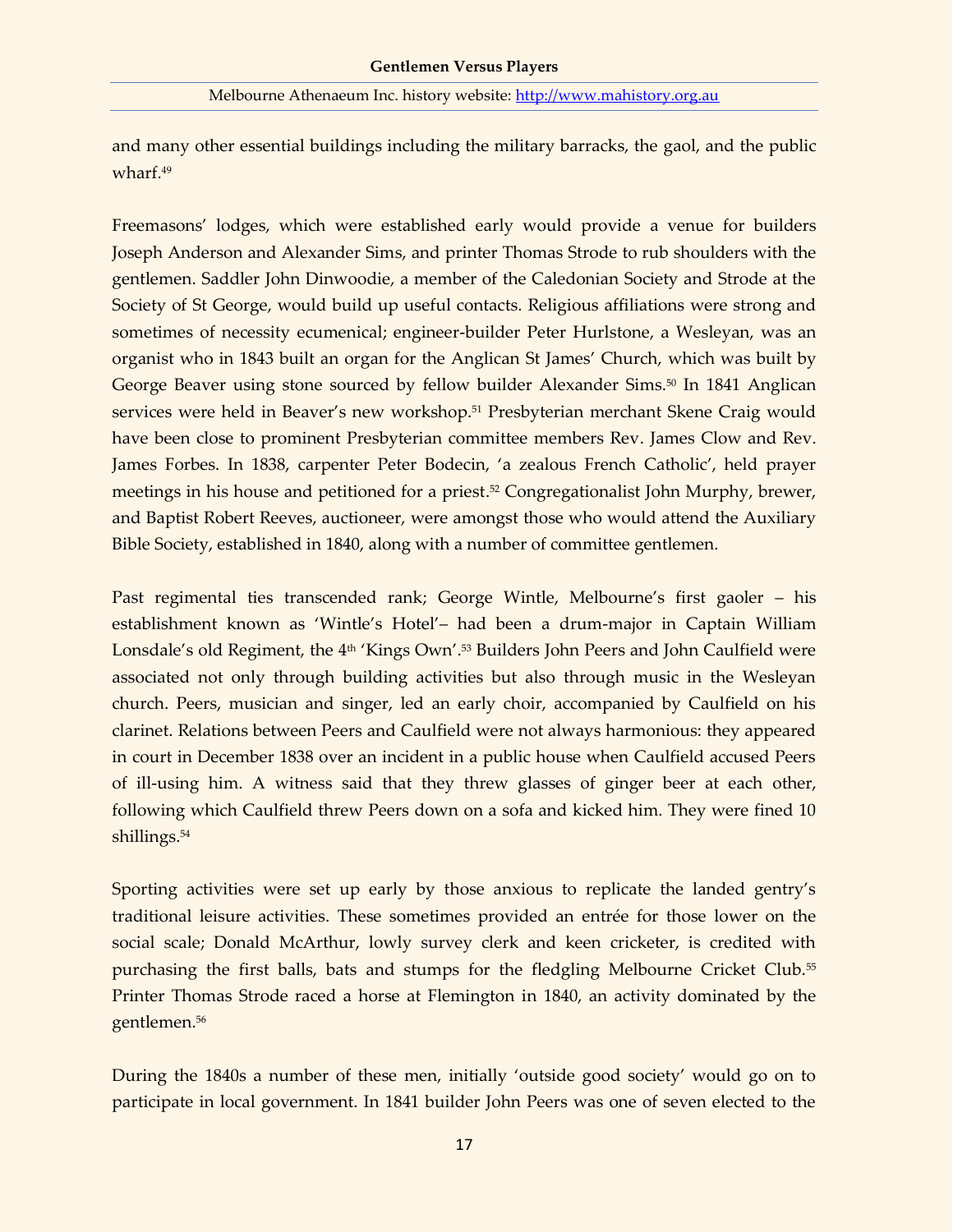Market Commission.<sup>57</sup> Others were elected in early municipal elections, including George Beaver, John Rankin, and Robert Reeves. Brewer John Murphy, who replaced Fawkner in the 1843 Council elections, was described by Edmund Finn in his account of early Melbourne as 'one of the most upright and best-esteemed men in Melbourne', possibly reflecting the high standing with which many 'outside good society' were regarded in early Melbourne.<sup>58</sup>



*Edmund Finn, The Garryowen Chronicles of Early Melbourne 1835-1852. Athenaeum Library Archives.*

Marriage partners were also important. De Serville observed: 'The ties of marriage were beginning to bind members of society and transform a collection of men of disparate backgrounds into a more unified class based as much on blood and marriage as on shared interests and attitudes.'<sup>59</sup> Vice-president Presbyterian Rev. James Clow would see two of his daughters married to other committee members of 1839: one to the secretary, Rev. James Forbes, who was Melbourne's Presbyterian Moderator, and another to the Institution's first curator, Dr David Wilkie, a Presbyterian church elder.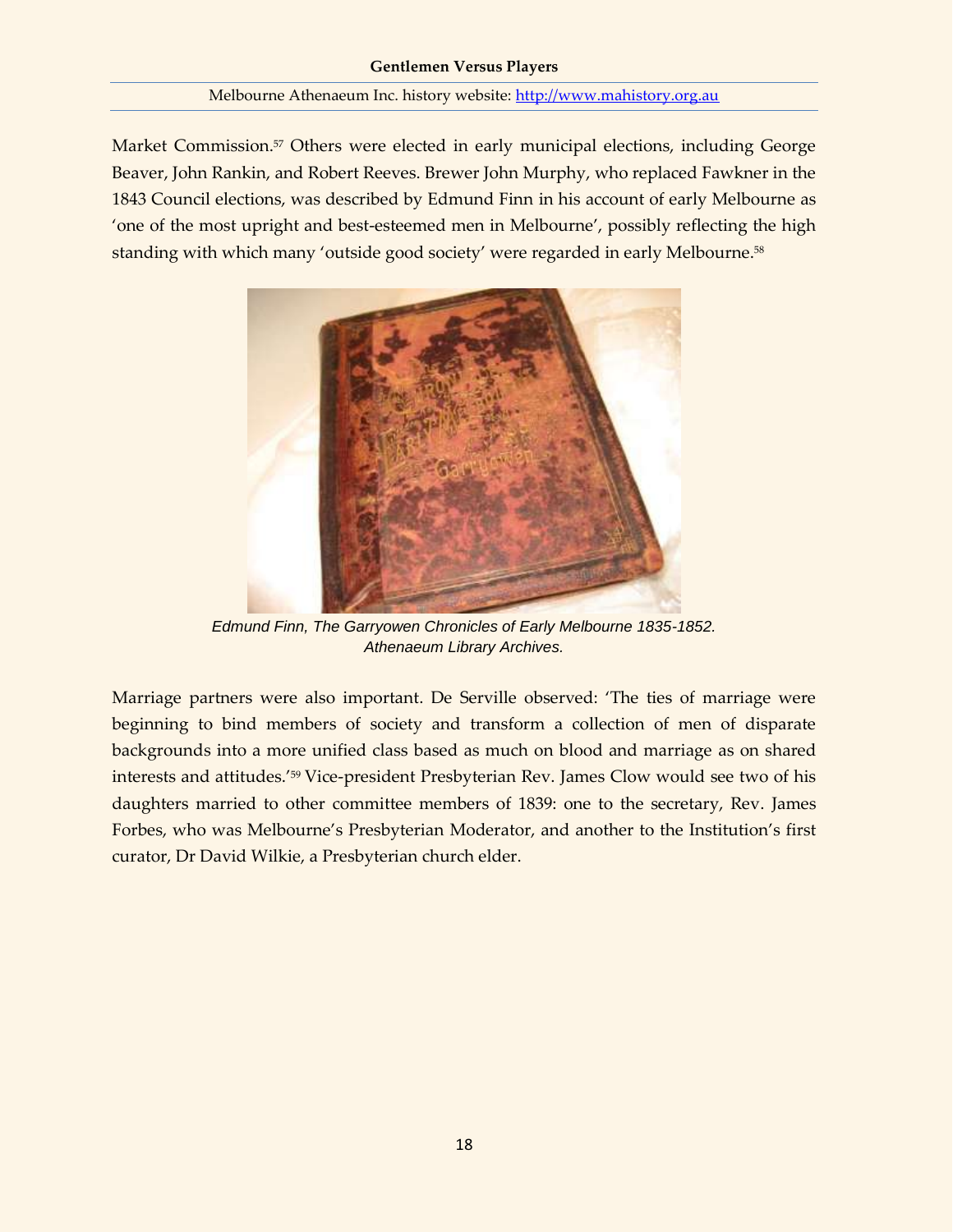

*Rev. James Clow Photo. Historical Records of Victoria. Foundation Series, Vol. 3, p. 498. From a daguerreotype. National Library of Australia.*

Drawn early to Port Phillip's commercial, agricultural and evangelical opportunities, the men of the founding committee of the Melbourne Mechanics' Institution were mostly young, energetic and eager to be part of the fast growing settlement. As we have seen, the early arrivals from Hobart resented the following influx of pastoralists and merchants from New South Wales, reflecting early signs of a Melbourne-Sydney rivalry. By the late 1830s many had developed influential connections, made even stronger by family and marriage alliances. These men represented an influential cohort of the population, drawn from both within and outside the elite society.

Gentlemen dominated early government, military and police appointments supported by a legal system biased against the workers. However, facing a challenge from those associated with banking, commerce and trades, many would struggle to preserve the privileged lifestyle of the British landed gentry. These two disparate groups needed each other at this early stage – indeed their fortunes were intertwined. The growing wealth and increasing voice of those outside 'good society' were beginning to challenge the tradition of breeding as a passport to good society, and this would be exacerbated by the severe economic depression of the early 1840s.

These men played a role in the shifting power structures in the fledgling Port Phillip community at a time when major administrative decisions were referred to New South Wales and governance was slow to catch up with the early entrepreneurial activities. More than a decade later, in 1851, with official separation from New South Wales, which coincided with the discovery of gold, the new Colony of Victoria became subject to greater local bureaucratic controls. The level of freedom experienced by the first settlers was diminished,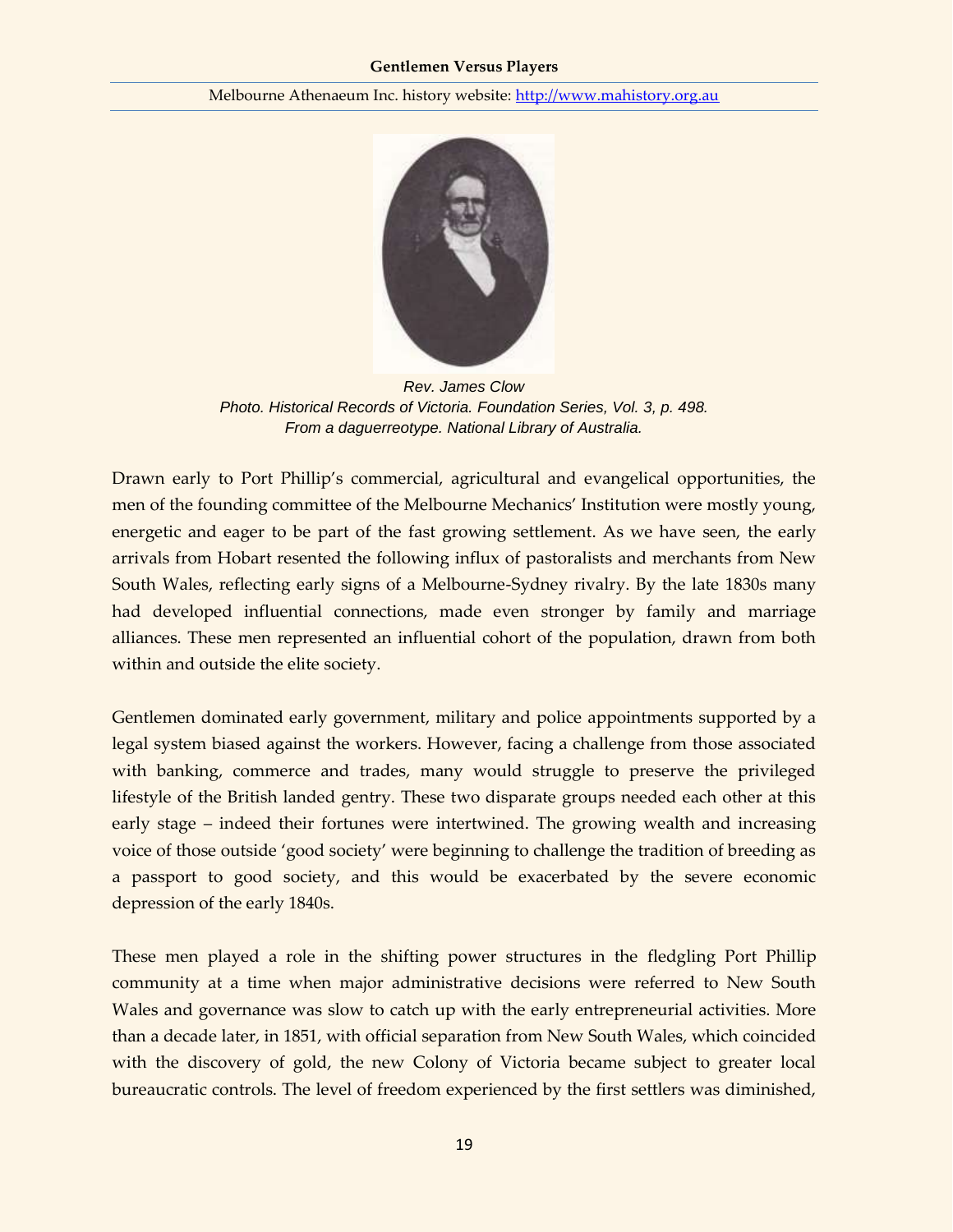and surely Melbourne became, if a little more 'governed', a little less colourful as a result.

### *The importance of the Melbourne Mechanics' Institution*

The Melbourne Mechanics' Institution represented 'an important stage in the development of Melbourne's cultural institutions, and more importantly, a crucial prelude to the establishment of the public library, museums and gallery complex'.<sup>60</sup> Possibly Melbourne's first 'public' library was that set up by Fawkner in 1838, who made his collection of books and a range of English newspapers available to patrons of his hotel. From the early 1840s until the early 1850s the library of the Melbourne Mechanics' Institution, available to members only, was the only substantial library.<sup>61</sup> In 1851, a committee, of which Redmond Barry was a member, proposed a 'Victoria Subscription Library' to supply 'a want that has been long felt', and published its *Rules, Orders and Bye-Laws.*<sup>62</sup> The committee had acquired 'the small but well selected Library of the late Tasmanian Society' to which it hoped to add donations. The venture was short-lived and in 1853 trustees were appointed for Melbourne's first Public Library, now the State Library of Victoria.

November 2013 marked the centenary of the domed Reading Room of Melbourne's Public Library; November 2014 marked the 175<sup>th</sup> anniversary of the establishment of the Melbourne Mechanics' Institution. Redmond Barry and David Charteris McArthur had been committee members of the Mechanics' Institution before becoming Trustees of the Public Library; these two establishments would become enduring elements of the cultural landscape of Melbourne.

## **Appendix**

*Melbourne Mechanics' Institution: inaugural committee of management. Based on minutes of the adjourned Meeting held in the Scots School House on 12 November 1839*

*The members' names are set out in the order of the original minutes.*

Captain Lonsdale in the chair –

### **1 st Resolution**

Moved by Mr J.J. Peers seconded by Mr Jno Sutherland That the following Gentlemen be requested to act as officers – being ex-officio members of the Committee.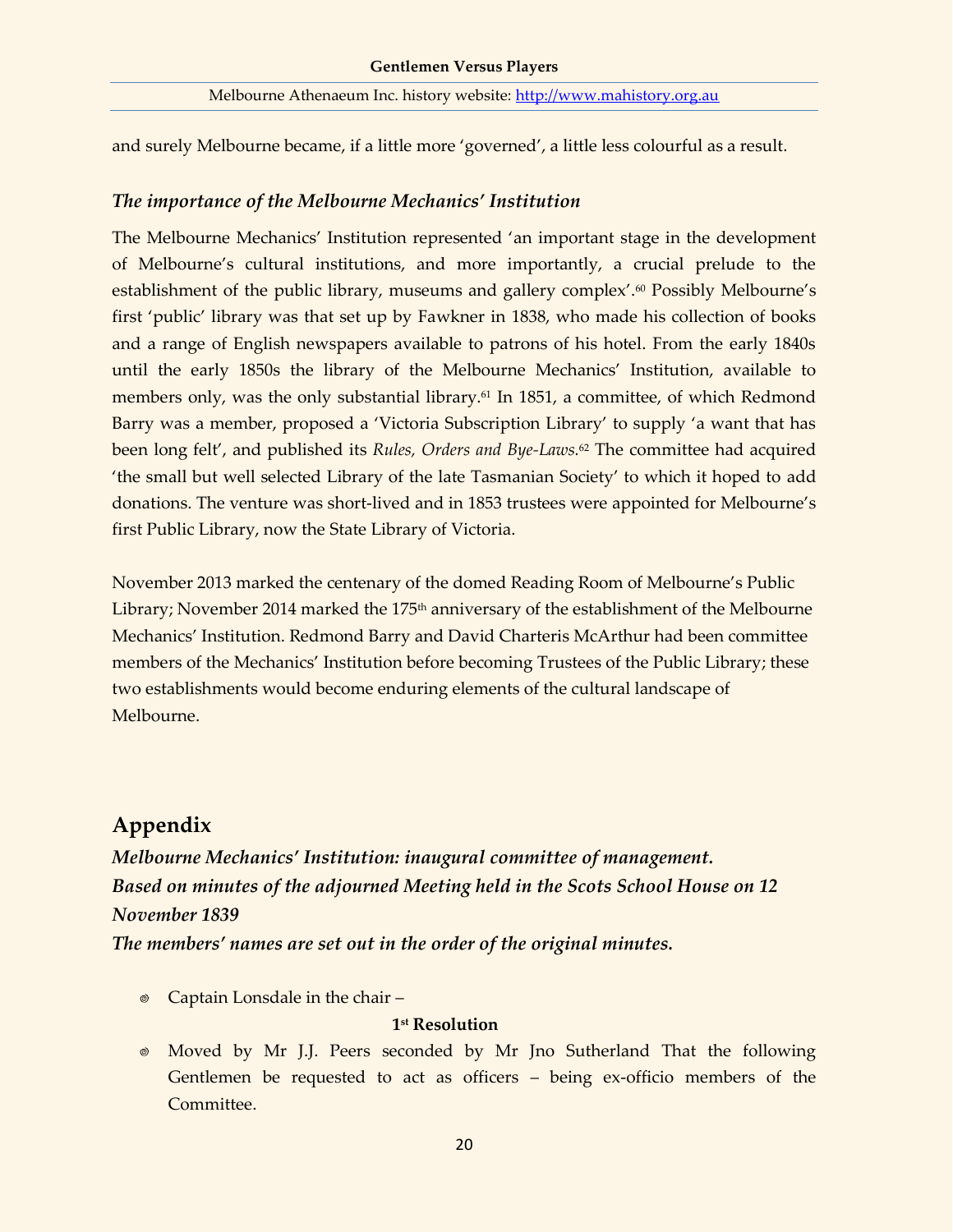|           | <b>Patron C.J. Latrobe Esq</b>                               |                                                      |  |                                                                                                                                                                                                                                                                                                                                                                                                       |  |  |  |
|-----------|--------------------------------------------------------------|------------------------------------------------------|--|-------------------------------------------------------------------------------------------------------------------------------------------------------------------------------------------------------------------------------------------------------------------------------------------------------------------------------------------------------------------------------------------------------|--|--|--|
|           | <sup>b</sup> President Capn Lonsdale, PM [Police Magistrate] |                                                      |  |                                                                                                                                                                                                                                                                                                                                                                                                       |  |  |  |
| ⊚)        |                                                              |                                                      |  |                                                                                                                                                                                                                                                                                                                                                                                                       |  |  |  |
|           | Vice-presidents                                              |                                                      |  |                                                                                                                                                                                                                                                                                                                                                                                                       |  |  |  |
| ۵         |                                                              | <sup>a</sup> H.F. Gisborne Esq. [Comm.Crown Lands]   |  | <sup>a</sup> F. McCrae Esq M D                                                                                                                                                                                                                                                                                                                                                                        |  |  |  |
| ø         |                                                              | <sup>a</sup> H. Yaldwyn Esq J.P.[squatter]           |  | <sup>c</sup> Thos Wills Esq J.P. [landowner]                                                                                                                                                                                                                                                                                                                                                          |  |  |  |
| ø         |                                                              |                                                      |  | <sup>b</sup> Cap Smyth J.P. [OIC mounted police] <sup>c</sup> Geo Porter Esq [landowner, merchant]                                                                                                                                                                                                                                                                                                    |  |  |  |
| ø         | <sup>b</sup> A. Thomson Esq [surgeon]                        |                                                      |  | <sup>c</sup> Revd J. Clow [Pres.minister, landowner]                                                                                                                                                                                                                                                                                                                                                  |  |  |  |
|           |                                                              |                                                      |  |                                                                                                                                                                                                                                                                                                                                                                                                       |  |  |  |
| $\bullet$ | Treasurer                                                    | <sup>a</sup> Jno Gardiner Esq [ <i>pastoralist</i> ] |  |                                                                                                                                                                                                                                                                                                                                                                                                       |  |  |  |
|           | $\sim$ $\Lambda$ and $\Lambda$ and $\Lambda$                 |                                                      |  | $bM_{\text{max}}$ , LU-1, $d$ , $\Gamma_{\text{max}}$ , $d_{\text{max}}$ , $d_{\text{max}}$ , $\Gamma_{\text{max}}$ , $\Gamma_{\text{max}}$ , $\Gamma_{\text{max}}$ , $d_{\text{max}}$ , $d_{\text{max}}$ , $d_{\text{max}}$ , $d_{\text{max}}$ , $d_{\text{max}}$ , $d_{\text{max}}$ , $d_{\text{max}}$ , $d_{\text{max}}$ , $d_{\text{max}}$ , $d_{\text{max}}$ , $d_{\text{max}}$ , $d_{\text{max$ |  |  |  |

- Auditors b Wm Highett Esq *[banker*] c D.C. McArthur Esq, *[banker, landowner]*
- Secretary <sup>c</sup>Revd J. Forbes *[Pres. minister]*
- Assist. Secy <sup>d</sup>Mr W. Morrisson *[builder]*
- $\circ$  Curators **b**Drs Holland and **b** Wilkie

*Carried unanimously*

#### **2 nd Resolution**

### **General Committee**

Proposed by Mr J. Coulstock, 2nd by Mr G Say That the following form the Committee for the ensuing year:

| $\circledcirc$ | <b>Messrs</b>                                   | <sup>d</sup> Anderson, Jos [builder]            | <b>Messrs</b>                              |  |  |
|----------------|-------------------------------------------------|-------------------------------------------------|--------------------------------------------|--|--|
|                | <sup>d</sup> Hurlstone, Peter [Engineer/build.] |                                                 |                                            |  |  |
| $^{\circledR}$ |                                                 | <sup>d</sup> Beaver, George [builder]           | <sup>d</sup> Peers, John J. [builder]      |  |  |
| $^{\circledR}$ |                                                 | eBest [?David, builder]                         | <sup>d</sup> Rankin, John [builder]        |  |  |
| $\circledcirc$ |                                                 | <sup>a</sup> Brewster, Edward J.[barrister]     | <sup>d</sup> Rattenbury, James [PWD        |  |  |
|                | clerk of works]                                 |                                                 |                                            |  |  |
| $\circledcirc$ |                                                 | dBodecin, Peter [carpenter]                     | <sup>d</sup> Reeves, Robert [auctioneer]   |  |  |
| ⊚              |                                                 | eBrown                                          | <sup>b</sup> Rucker, Wm F. A. [merchant]   |  |  |
| $^{\circledR}$ |                                                 | <sup>b</sup> Burns, Thomas [former Pres.min.]   | <sup>e</sup> Rushton [? <i>Joseph</i> ]    |  |  |
| $^{\circledR}$ |                                                 | <sup>d</sup> Caulfield, John [builder]          | <b>bRussell, Robert</b>                    |  |  |
|                | [arch./surv.]                                   |                                                 |                                            |  |  |
| $^{\circledR}$ |                                                 | <sup>c</sup> Craig, Skene [merchant]            | Alexander<br>dSims,                        |  |  |
|                | [?surveyor]                                     |                                                 |                                            |  |  |
| $^{\circledR}$ |                                                 | <sup>d</sup> Dinwoodie, John [saddler]          | <sup>e</sup> Stevenson, [?Joseph, builder] |  |  |
| $^{\circledR}$ |                                                 | <sup>a</sup> Graham, James [merchant]           | <sup>d</sup> Strode, Thomas [printer]      |  |  |
| $^{\circledR}$ |                                                 | <sup>e</sup> Kibble                             | <i>eSutherland, John [builder]</i>         |  |  |
| $^{\circledR}$ |                                                 | <sup>d</sup> Mayne, Patrick [carpenter/builder] | Wm<br><sup>a</sup> Welsh,<br>Patricius     |  |  |
|                | [merchant]                                      |                                                 |                                            |  |  |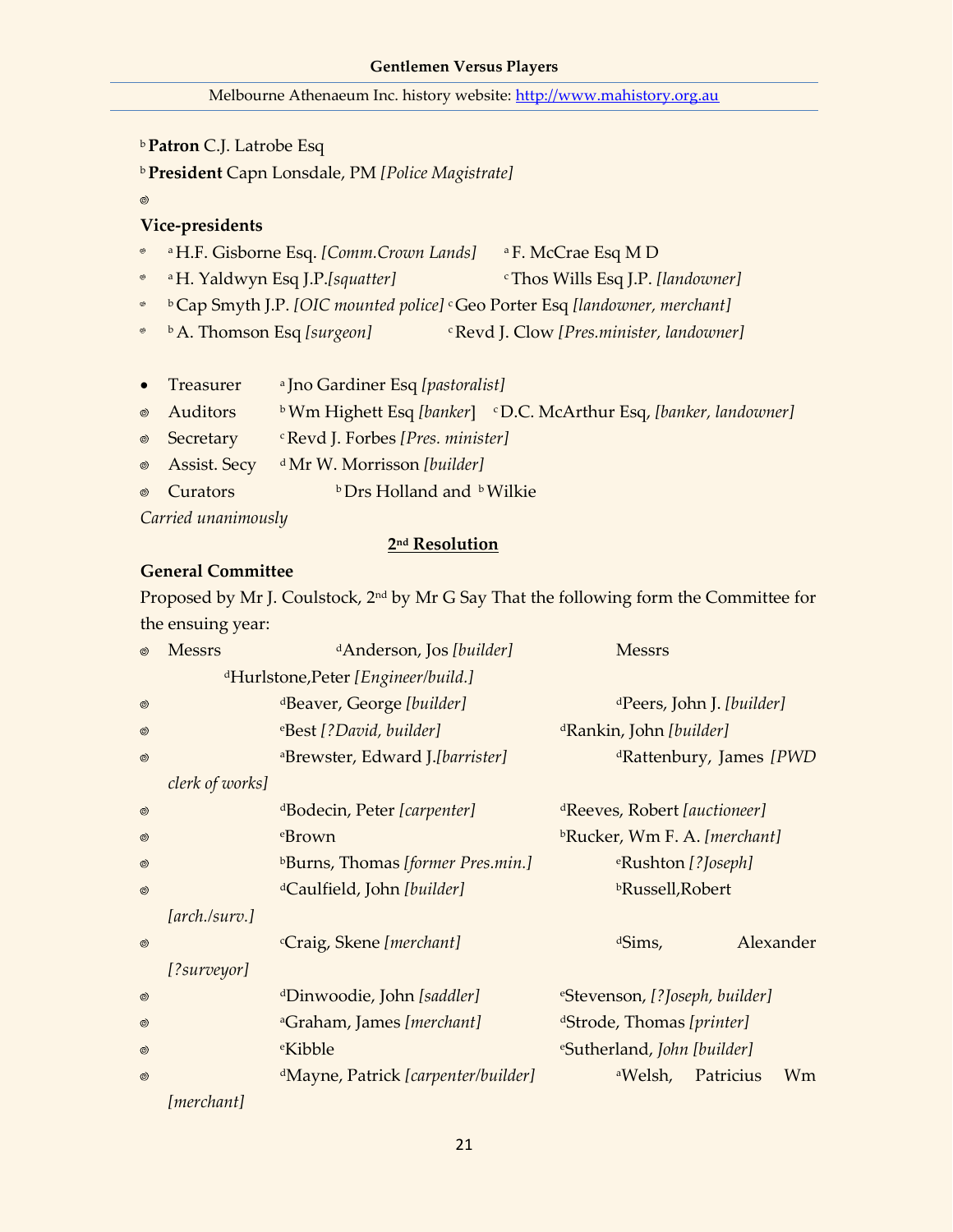|  | Melbourne Athenaeum Inc. history website: http://www.mahistory.org.au |
|--|-----------------------------------------------------------------------|
|  |                                                                       |

| $\circledcirc$      | <sup>d</sup> Murphy, John R. [brewer]               | <sup>b</sup> Williams, C. [?accountant] |  |  |
|---------------------|-----------------------------------------------------|-----------------------------------------|--|--|
| ©)                  | <sup>d</sup> Macarthur, Donald G. [surveying clerk] | <sup>d</sup> Wintle, George [gaoler]    |  |  |
| ම                   | <sup>e</sup> Robertson                              |                                         |  |  |
| $\circledcirc$      | <sup>e</sup> Paterson                               |                                         |  |  |
| Carried unanimously |                                                     |                                         |  |  |

Key:

[<sup>a</sup>Gentleman by birth; <sup>b</sup>Gentleman by profession or occupation; saccepted as Gentleman through wealth, occupation, etc.; <sup>ed</sup>mechanic; <sup>e</sup>indeterminate]

After classification by Paul de Serville, *Port Phillip Gentlemen and good society before the goldrushes,* Melbourne, Oxford University Press, 1980, pp. 31-34.

### *Acknowledgements*

The author wishes to acknowledge the generous assistance of the State Library of Victoria Foundation and staff during tenure of an Honorary Creative Fellowship in 2012, and also the support and encouragement of the Melbourne Athenaeum archives team, led by Marjorie Dalvean, and the Library's staff and volunteers. Much of this material is drawn from an article by the author in the State Library of Victoria's La Trobe Journal, No. 92, December 2013.

### *Endnotes*

 1 Extract from the 'Minutes of the Annual General Meeting, Melbourne Mechanics' Institution, 1 June 1840', Melbourne Athenaeum Library Archives.

<sup>&</sup>lt;sup>2</sup> See Derek Whitlock, *The Great Tradition: a history of adult education in Australia*, St Lucia, Qld: University of Queensland Press, 1974, pp. 26 – 27.

<sup>3</sup> J. Woolley, *The Universal Diffusion of Curiosity and Information*, 1861 lecture, reproduced in I. Turner, ed., *The Australian Dream*, Melbourne: Sun Books, 1968, pp. 87 – 88.

<sup>4</sup> *Port Phillip Gazette* Melbourne, 9 October 1839, p. 3.

<sup>5</sup> *Port Phillip Gazette* Melbourne, 5 January 1839, pp. 2 – 3.

<sup>6</sup> *Port Phillip Gazette* 17 October, 1839, p 2.

<sup>7</sup> Kevin Quigley 'Introduction'*, The Melbourne Athenaeum 170 years 1839 – 2009: a Journal of the History of a Melbourne Institution,* Melbourne: Melbourne Athenaeum Inc., 2009.

<sup>8</sup> Entry for 5 November, 1839, *Reverend William Waterfield Journal 1837 – 1864,* State Library of New South Wales: A 1375. Also available as an extract in *Historical Records of Victoria*, Foundation Series, volume 3: *The*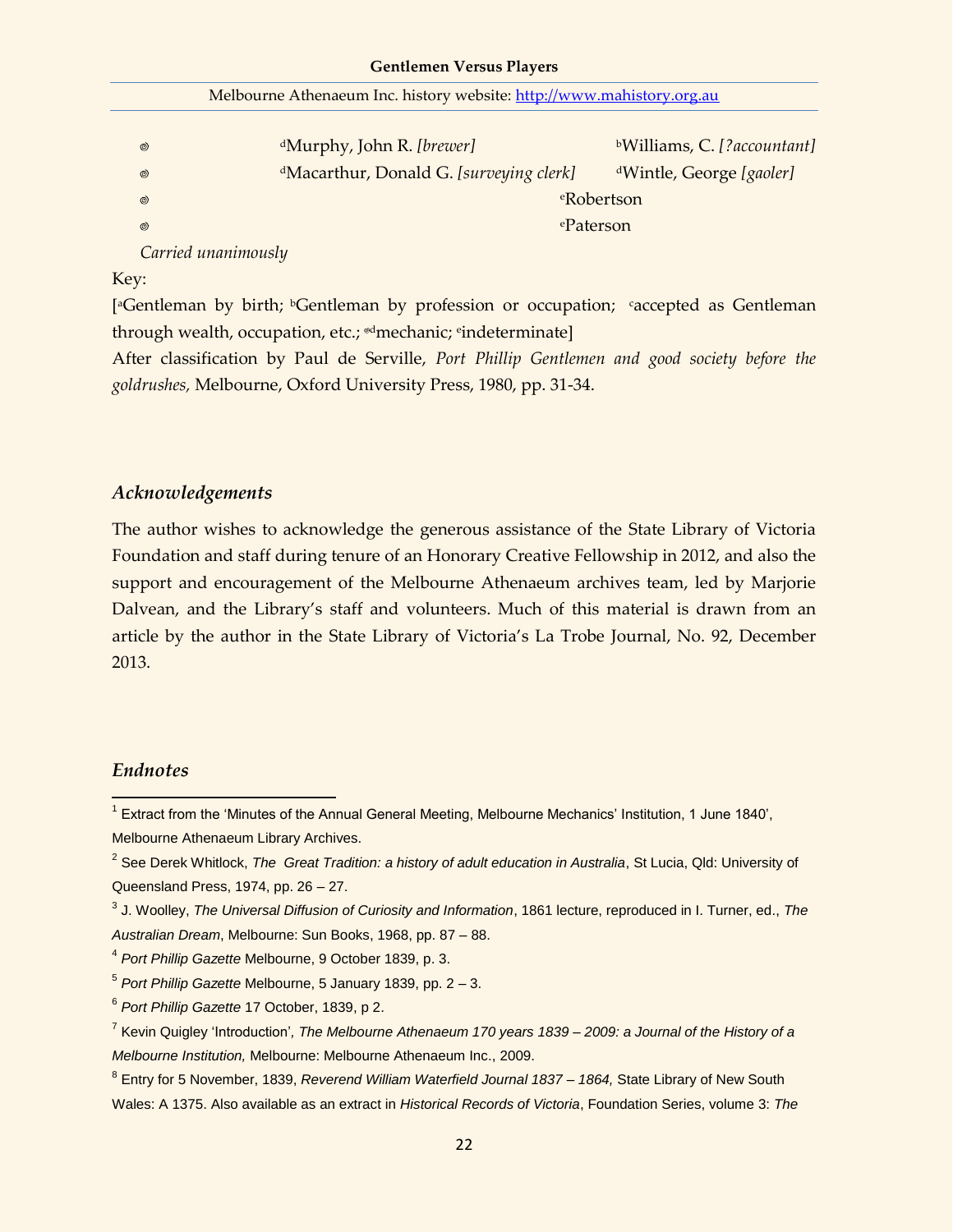*Early Development of Melbourne 1836 – 1839,* Michael Cannon, ed., Melbourne: Govt. Printing Office, 1984, p. 562.

9 *Port Phillip Patriot & Melbourne Advertiser,* 7 November 1839, p.3.

<sup>10</sup> *Port Phillip Gazette*, 6 November 1839, p.4.

<sup>11</sup> *Port Phillip Gazette*, 16 November 1839, p.3.

<sup>12</sup> C.Wood and M.Askew, *St Michael's Church Melbourne: formerly the Collins Street Independent* 

*Church,* Melbourne: Hyland House, 1992, p.14.

<sup>13</sup> Marc Askew, *The Diffusion of Useful Knowledge: mechanics' institutes in nineteenth century Victoria',* MA thesis, Monash University, 1982, p.26, footnote 17. J.Lundie,*' The Melbourne Mechanics' Institute, 1839 – 1872',* Hons thesis, The University of Melbourne, 1955, p.10. Jill Eastwood (née Lundie) in 1994 repeated her 1955 comment in her contribution 'The Melbourne Mechanics' Institute: its first 30 years' in in P.C.Candy and J.Laurent, eds, '*Pioneering Culture: Mechanics' Institutes and Schools of Arts in Australia,* Adelaide: Auslib Press, 1994, p. 66.

<sup>14</sup> *Port Phillip Gazette,* 16 November 1839, p.5.

<sup>15</sup> *Port Phillip Patriot & Melbourne Advertiser Supplement,* 14 November, 1839.

<sup>16</sup> *Port Phillip Gazette*, 16 November 1839, p.4.

<sup>17</sup> Entry for 12 November 1839, Reverend William Waterfield Journal.

<sup>18</sup> *Port Phillip Patriot & Melbourne Advertiser,* 18 November 1839, p. 7. John Arnold, editor of the *La Trobe Journal,* suggests that Fawkner himself, 'J.P.F.' might have been 'O.P.Q.', writing the letter for his own *Patriot* newspaper.

<sup>19</sup> C.P. Billot, *The Life and Times of John Pascoe Fawkner,* Melbourne: Hyland House, 1985, p.199.

<sup>20</sup> T.L. Work, *The Early Printers of Melbourne: 1838 – 1858*, Australasian Typographical Journal, Melbourne, August 1897, vol. XXXVIII, no. 326, p. 1.

<sup>21</sup> P.L. Brown, *George Arden (1820?-1854)* in *Australian Dictionary of Biography,* 

*[http://adb.anu.edu.au/biography/arden-george-1714.](http://adb.anu.edu.au/biography/arden-george-1714)* Arden's birth date has not been confirmed, but it was believed by contemporaries that he was born about 1820. In the 18 September 1839 issue of the *Port Phillip Gazette*, in a diatribe against merchants 'McCrae and Welsh' Arden acknowledged that his opponents referred to him as the 'Boy Editor of the *Gazette'.*

<sup>22</sup> *Port Phillip Gazette*, 18 & 22 April, 1840.

<sup>23</sup> Minutes Annual General Meeting, Melbourne Mechanics' Institution, 1 June 1840.

<sup>24</sup> T.Strode, *Annals and Reminiscences of Bygone Days with Incidents Not Generally Known by a Melbournite of 1838',* (written in 1869 – 70). Quoted in M. Cannon & I. Macfarlane, eds, *Historic Records of Victoria,* vol. 4, Melbourne: Government Printing Office, 1985, p. 516.

<sup>25</sup> Fawkner commenced publication of Melbourne's first newspaper *The Melbourne Advertiser* in January 1838 as a handwritten newssheet available to the patrons of his hotel. After nine issues it became a printed paper, Fawkner having acquired a printing press. After issue 17 in April 1838, it was closed down by police magistrate Lonsdale, pending a licence from New South Wales. Arden and Strode commenced publication of the officially authorised *Port Phillip Gazette* in October 1838, and Fawkner, now with official blessing, launched his *Port Phillip Patriot & Melbourne Advertiser* on 29 April 1839.

<sup>26</sup> J. Bonwick, *Early Struggles of the Victorian Press,* Melbourne: Gordon & Gotch, 1890, p. 52.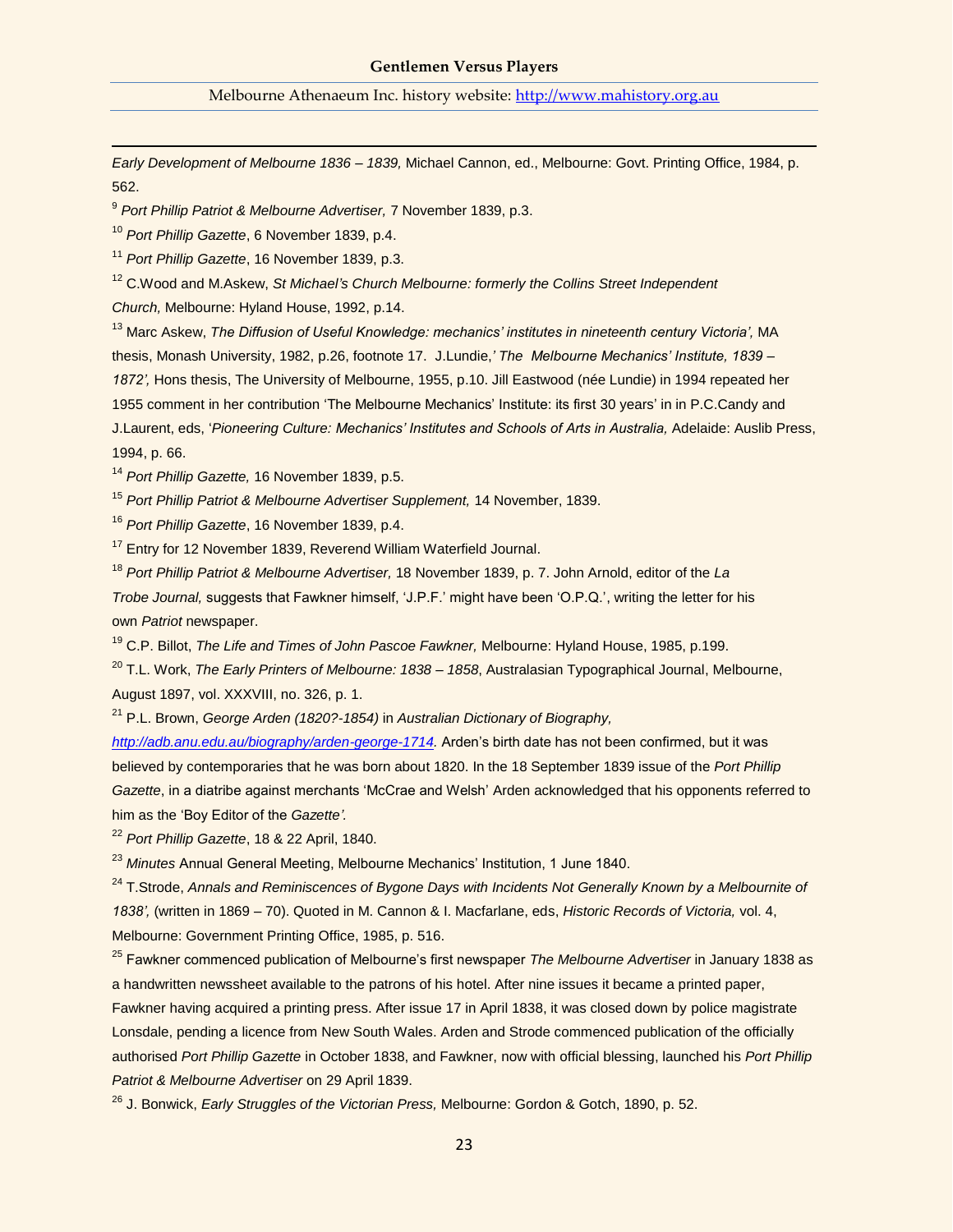<sup>27</sup> *Historical Records of Victoria*, vol.3, p. 530.

<sup>28</sup> Strode, '*Annals*', vol. 1, pp. 141-142.

<sup>29</sup> Work, p.2.

l

<sup>30</sup> Billot, p.201.

<sup>31</sup> Strode, '*Annals'*, vol. 2, pp. 46-48.

<sup>32</sup> *Port Phillip Gazette*, 13 November 1839, p. 3.

<sup>33</sup> P. de Serville, *Port Phillip Gentlemen and Good Society Before the Goldrushes,* Melbourne: Oxford University Press, 1980, pp. 31–34.

<sup>34</sup> See Appendix. Biographical information on many of the men listed can be found in the *Australian Dictionary of Biography* (http://adb.anu.edu.au/)

<sup>35</sup> Spelling of Smyth/Smythe: The spelling 'Smyth' is generally used. Edmund Finn used 'Smyth', with a few exceptions. Vol. 3, *Index* to Edmund Finn's *'Garryowen' Chronicles of Early Melbourne, 1835-1852, [Melbourne: Fergusson and Mitchell, 1888]*, with biographical details by Michael Cannon, uses 'Smythe'. It is likely that confusion has arisen between the names of George Brunswick Smyth and his contemporary George Douglas Smythe, surveyor-squatter, as has occurred in some recent publications.

<sup>36</sup> Dr Alexander Thomson has been confused by some with his contemporary Alexander Thomson who was a servant of John Batman and a signatory to John Batman's Title Deeds with aboriginal chiefs in June 1835. Both were closely involved with Batman.

<sup>37</sup> De Serville, p. 33.

<sup>38</sup> James Boyce, *1835: The Founding of Melbourne and the Conquest of Australia,* Melbourne: Black Inc, 2011, passim.

<sup>39</sup> Edmund Finn 'Garryowen' *The Chronicles of Early Melbourne, 1835-1852,* Melbourne: Fergusson and Mitchell, 1888, p. 566.

<sup>40</sup> Letter from Rev J.R.Orton to Mrs Sarah Orton, 20 April 1836, in 'The Establishment and Early Operations of the Wesleyan Mission', *Historical Records of Victoria,* vol. 2A, *The Aborigines of Port Phillip 1835 – 1839*, Michael Cannon, ed., Melbourne: Victorian Government Printing Office, 1982, p. 79.

<sup>41</sup> G.Blainey, 'David Charteris McArthur, 1808 – 1887', *Australian Dictionary of Biography,*

http://adb.anu.edu.au/biography/mcarthur-david-charteris-4058.

<sup>42</sup> J.A. Tosolini, *David Charteris McArthur: a colonial gentlemen*, MA thesis, Department of History, University of Melbourne, 2002. Copy [MS 14608] held at the Australian Manuscripts Collection, State Library of Victoria, passim.

<sup>43</sup> A.G.L. Shaw *A History of the Port Phillip District: Victoria before Separation,* Melbourne: Miegunyah Press, 1996, p. 63.

<sup>44</sup> J.O. Randell, *Yaldwyn of the Golden Spurs: the life of William Henry Yaldwyn 1801 – 1866, Sussex squire, Australian squatter, member of the Legislative Council of Queensland,* Victoria, Mast Gully Press, 1980, passim. <sup>45</sup> Loder & Bayly, M. McBriar, *Heidelberg Conservation Study,* Heidelberg City Council, Melbourne: 1985, p. 77.

<sup>46</sup> A.Wills, *Autobiography of Arthur Wills*, MS MF 168, Australian Manuscripts Collection, State Library of Victoria, passim.

<sup>47</sup> Martin Sullivan, *Men and Women of Port Phillip*, Sydney: Hale and Iremonger, 1985, p. 55.

<sup>48</sup> *Port Phillip Gazette,* 30 July 1842.